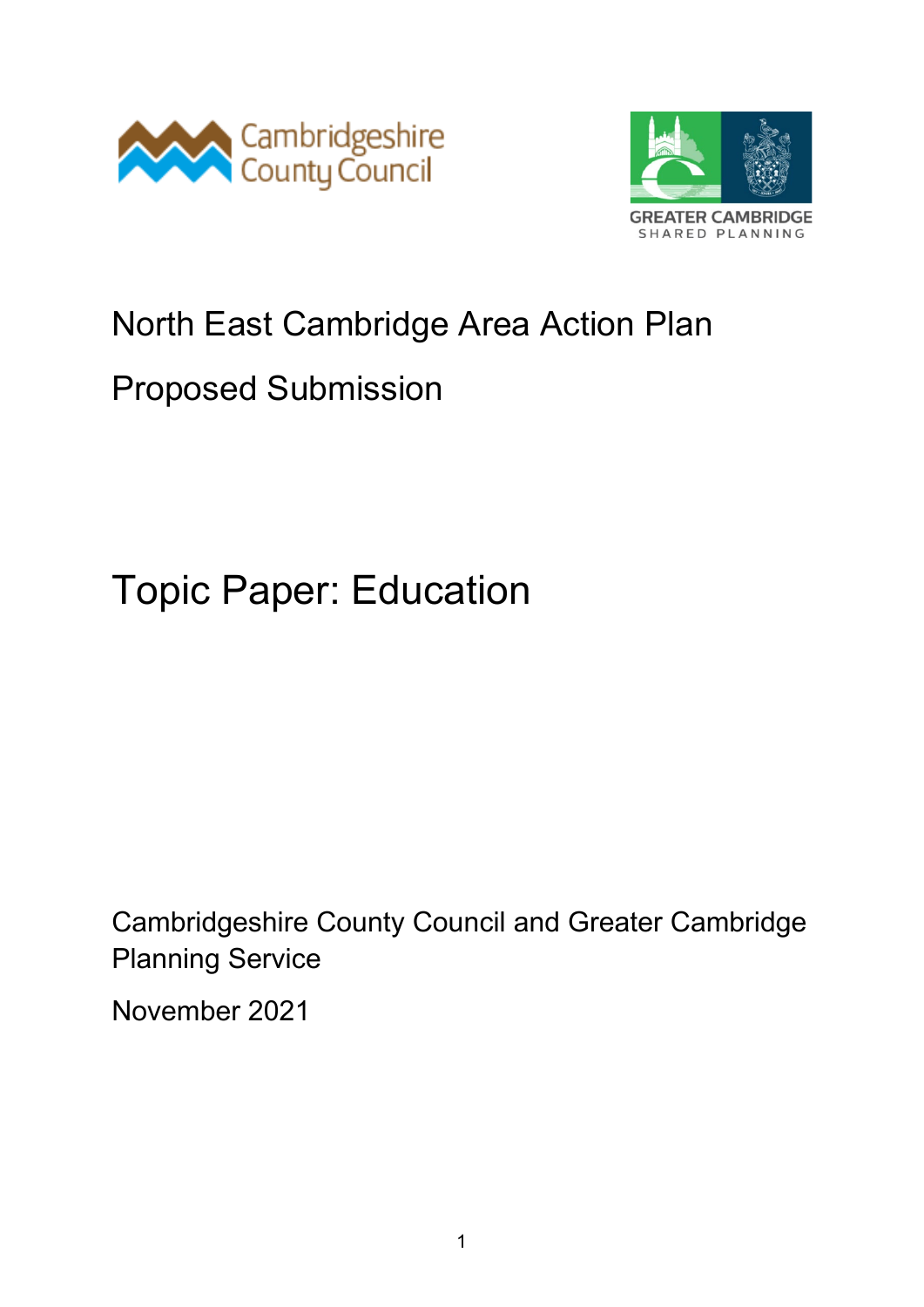#### **Contents**

| 7.0 NEC Area Action Plan (AAP): Issues and Options consultation 2019 10 |  |
|-------------------------------------------------------------------------|--|
|                                                                         |  |
| Chapter 10: Retail, Leisure and Community Services & Facilities  11     |  |
|                                                                         |  |
|                                                                         |  |
|                                                                         |  |
|                                                                         |  |
|                                                                         |  |
|                                                                         |  |
|                                                                         |  |
|                                                                         |  |
|                                                                         |  |
|                                                                         |  |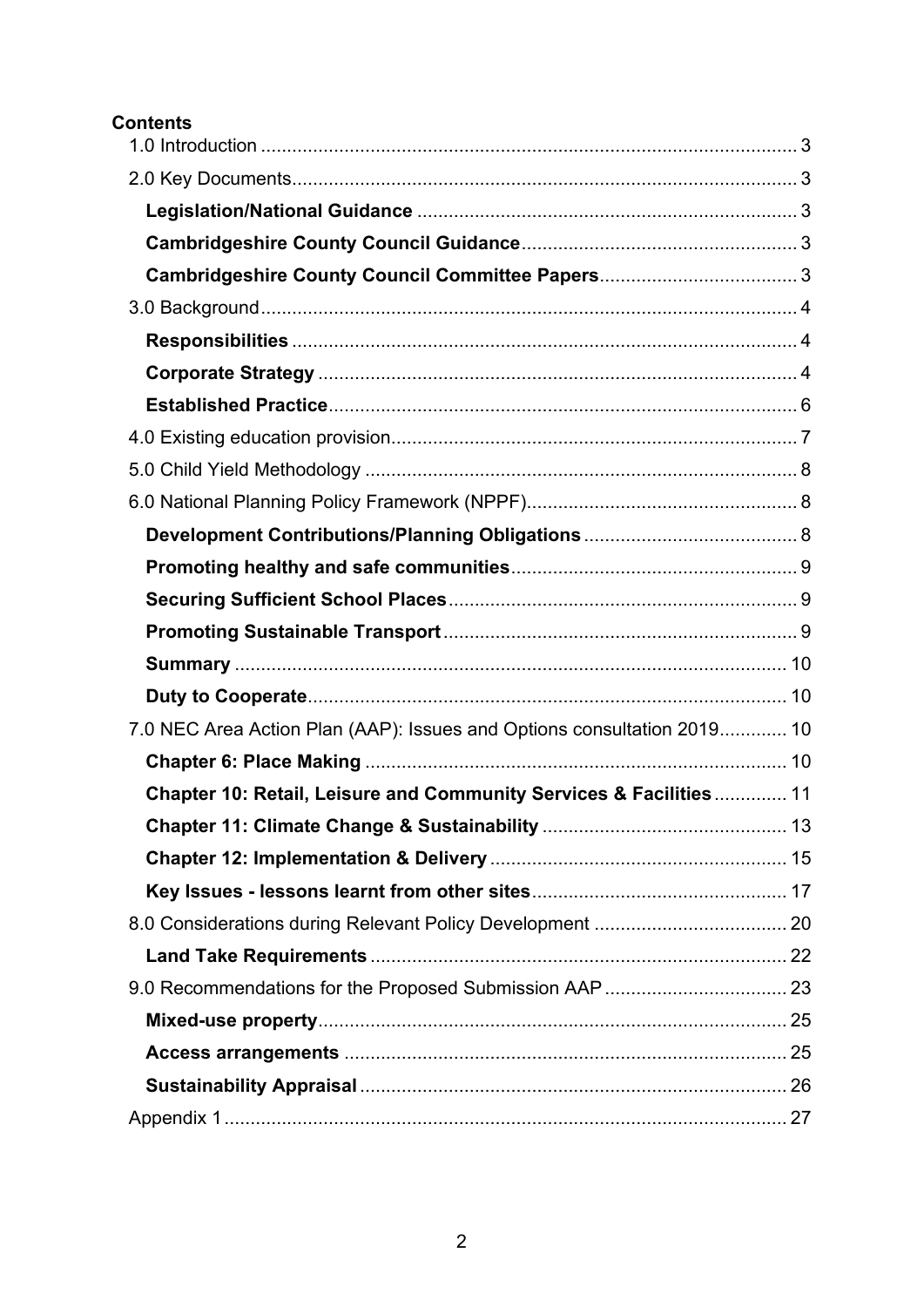#### <span id="page-2-0"></span>**1.0 Introduction**

The comments within this topic paper are provided on behalf of Cambridgeshire County Council (the Council), in its role as the Local Children's Services Authority, by the 0-19 Place Planning and Organisation Team within the Education Directorate.

The Topic Paper provides a narrative of the Council's consideration of the development proposals within the AAP as they have emerged from issues and options stage to proposed submission. As the AAP development proposals have been refined the education requirements have also been refined to reflect this. The Council therefore remain committed to working in collaboration with South Cambridgeshire District Council and Cambridge City Council during the Area Action Plan plan-making process and delivery phase.

The vision for the North East Cambridge (NEC) development is for it to be "a healthy inclusive, walkable, low-carbon new city district with a vibrant mix of high quality homes, workplaces, services and social spaces, fully integrated with surrounding neighbourhoods". To ensure the vision and objectives are met, the Area Action Plan aims to consider a range of opportunities to integrate educational facilities within the NEC development.

#### <span id="page-2-1"></span>**2.0 Key Documents**

#### <span id="page-2-2"></span>**Legislation/National Guidance**

- The Education Act (1996, 2011)
- Children Act (2004)
- The Education and Inspections Act (2006)
- The Childcare Act (2006, 2016)
- The Education and Skills Act (2008)
- The Localism Act (2011)
- Home to School Travel and Transport Guidance (2014)
- Mainstream Schools Area Guidelines (2015)
- Securing developer contributions for education (2019)
- National Planning Policy Framework (2019)

#### <span id="page-2-3"></span>**Cambridgeshire County Council Guidance**

- Provision of Early Years and Childcare in Cambridgeshire (2016)
- Planning Obligations Strategy (2016)
- Cambridgeshire's 0-19 Education Organisation Plan (2021-22)
- Children, Families and Adults Vision (2019)

#### <span id="page-2-4"></span>**Cambridgeshire County Council Committee Papers**

• The Cambridgeshire and Peterborough Memorandum of Co-operation' (2012)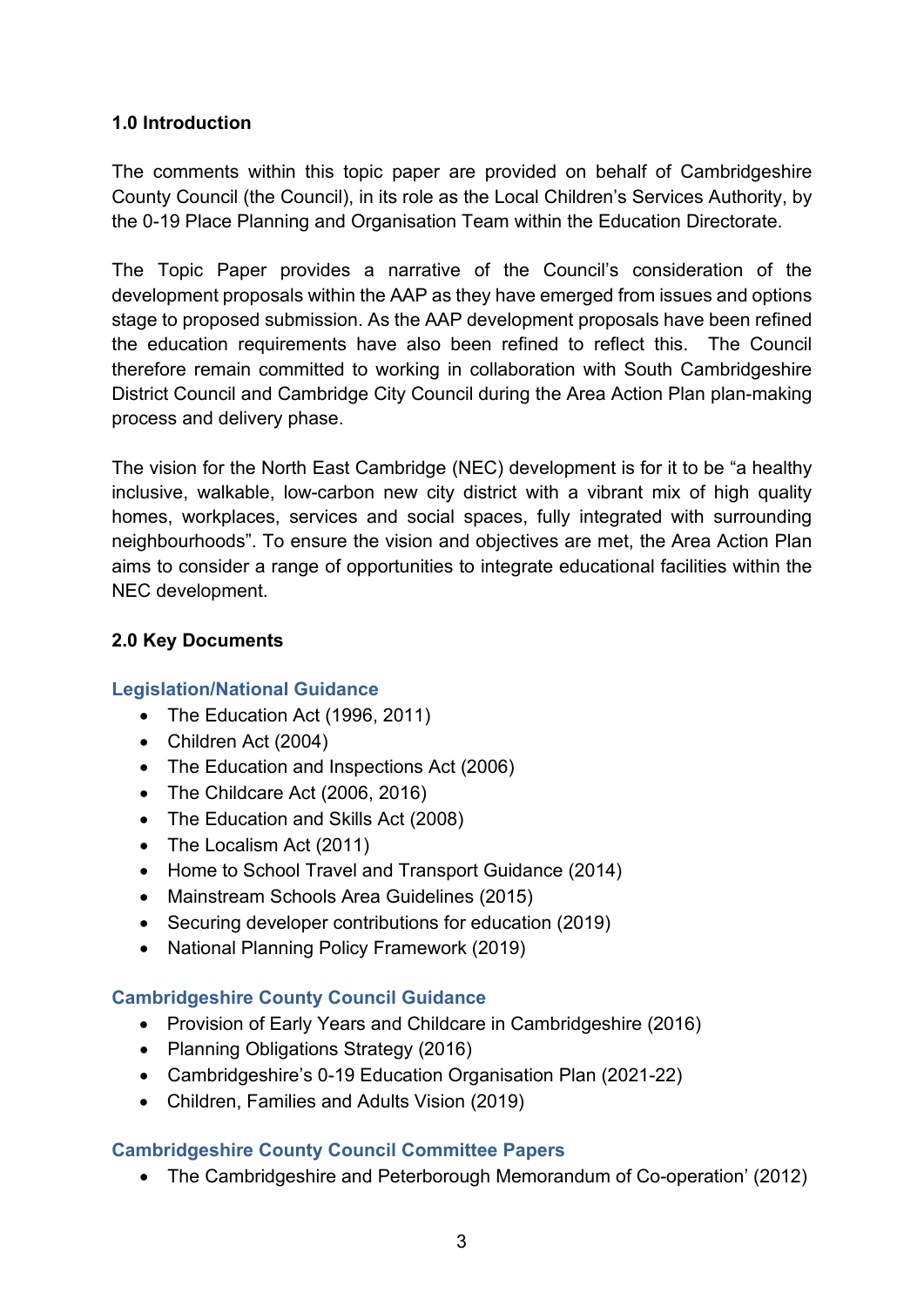- Review of Policies and Working Practices in Response to Demographic Pressures (19<sup>th</sup> January 2016)
- City Secondary Provision (11<sup>th</sup> November 2016)
- Estimating Demand for Education Provision arising from new housing developments – Revision of methodology  $(5<sup>th</sup> December 2017)$
- Delivering the Extended Entitlement to an additional 15 hours free childcare for eligible 3 and 4 year olds  $(13<sup>th</sup> March 2018)$
- Nearly Zero Energy Buildings Requirements for new public buildings (17<sup>th</sup>) December 2019)

#### <span id="page-3-0"></span>**3.0 Background**

#### <span id="page-3-1"></span>**Responsibilities**

Under the Childcare Act (2006), the Council has a duty to secure sufficient and suitable childcare to enable parents to work or to undertake education or training which could lead to employment. This includes an entitlement of 570 hours of free early education per year for eligible two-year-olds, starting the funding period following their second birthday and 570 hours of free early education for all three and four-year-olds, starting the funding period following their third birthday (commonly referred to as the universal entitlement). Since 2017, there has been an extension to the entitlement for children aged 3 and 4 from working families who are now entitled to an additional 570 hours of free childcare (commonly referred to as the extended entitlement), subject to meeting the qualifying criteria set out by the Government. Whilst local authorities are not expected to provide childcare directly, they are expected to work with local private, voluntary and independent sector providers to meet local need and to ensure a suitable balance of provision including full day care and sessional providers, wraparound provision and childminders.

The Council also has a duty, established under the Education Act 1996, to ensure sufficient school places for every child within Cambridgeshire who is of statutory school age (5-16 years of age) and whose parents want their child educated in the state funded sector. The Council also has a duty to promote diversity, parental choice, high standards and to ensure fair access to educational opportunity.

Where new communities are being delivered, or are in the process of being planned, the Council is committed to working in partnership with developers and other stakeholders to ensure that these responsibilities can be met.

#### <span id="page-3-2"></span>**Corporate Strategy**

The Corporate Strategy sets out the key outcomes, activities and behaviours that the Council will pursue over the next three years (2019-21). Within this period, three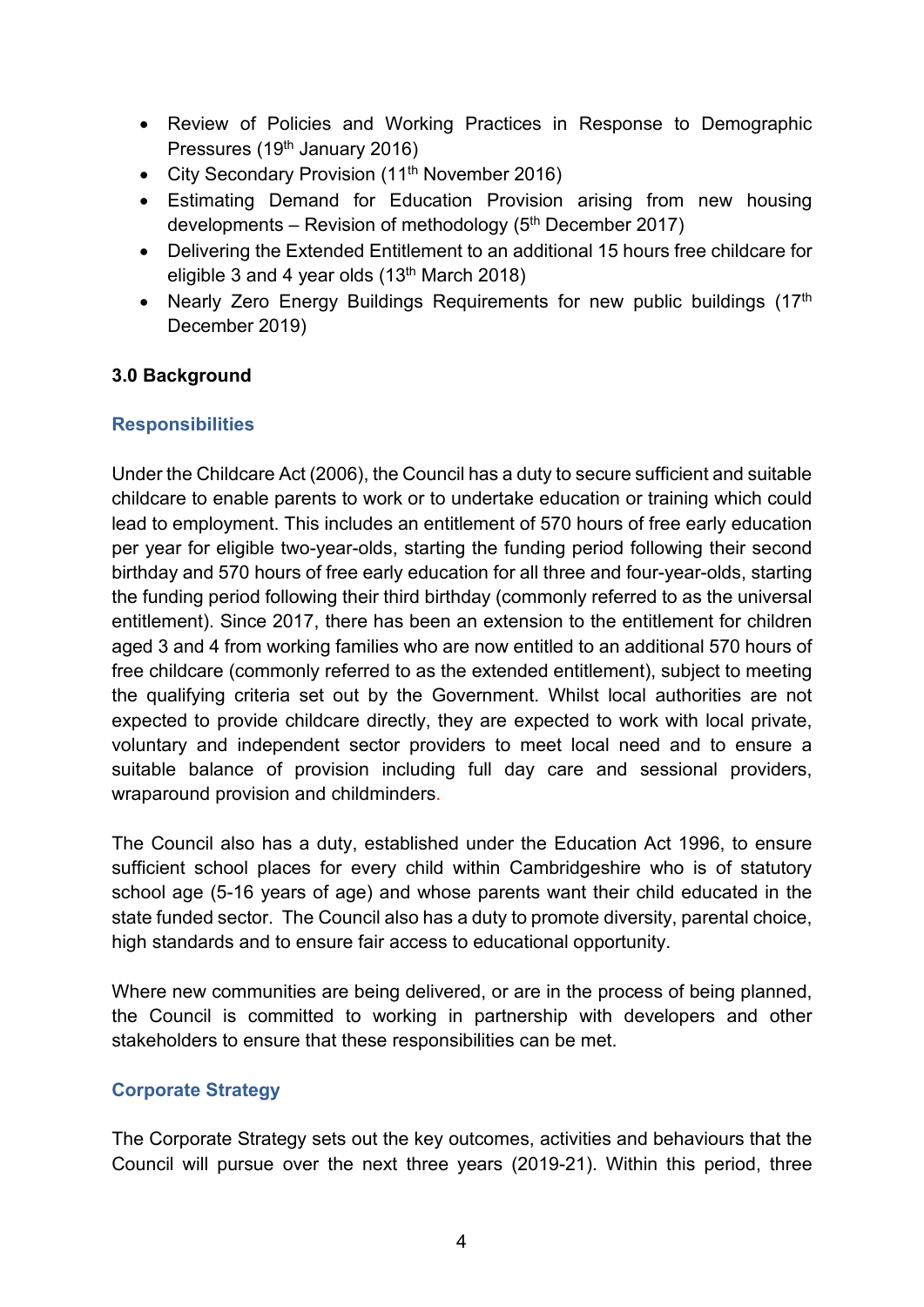outcomes are prioritised; a good quality life for everyone, thriving places for people to live and the best start for Cambridgeshire's children. A brief summary of how these relate to the development is included within the table below.

| <b>Outcomes</b>              | <b>Implications</b>                                                                                   |
|------------------------------|-------------------------------------------------------------------------------------------------------|
| A good quality of life for   | New developments must have sufficient schools                                                         |
| everyone                     | to serve the community. These should offer good                                                       |
|                              | quality education and ensure that children and                                                        |
|                              | young people have access to opportunities,                                                            |
|                              | irrespective of their background.                                                                     |
|                              | In addition to this, schools should be well                                                           |
|                              | positioned to ensure that they are easily                                                             |
|                              | accessible. If pupils have access to local schools                                                    |
|                              | and associated services, they are more likely to                                                      |
|                              | attend them by either cycling or walking rather<br>than through local authority provided transport or |
|                              | car.                                                                                                  |
| Thriving places for people   | The provision of high-quality education, including                                                    |
| to live                      | both the primary and secondary age ranges,                                                            |
|                              | supports economic development by providing                                                            |
|                              | the individual with the necessary skills to take                                                      |
|                              | advantage of the employment opportunities                                                             |
|                              | available.                                                                                            |
|                              |                                                                                                       |
|                              | The first primary school in any new community                                                         |
|                              | should serve the 2-11 age range. The early                                                            |
|                              | years and childcare services associated with this                                                     |
|                              | will provide local employment, as well as                                                             |
|                              | essential childcare services for working parents                                                      |
|                              | or those seeking to return to work.                                                                   |
| best<br>The<br>start<br>for  | Where new primary schools are established,                                                            |
| Cambridgeshire's<br>children | facilities for early years and childcare should be<br>provided on site. The Council would expect this |
|                              | to offer the full range of entitlements, including                                                    |
|                              | universal entitlement (15 hours),<br>the<br>the                                                       |
|                              | extended entitlement (30 hours) as well as                                                            |
|                              | funded places for two-year-olds who qualify.                                                          |
|                              |                                                                                                       |
|                              | The Council is aware that there is high demand                                                        |
|                              | for childcare places across the city. Additional                                                      |
|                              | opportunities for other on-site provision should                                                      |
|                              | be secured within the development, although                                                           |
|                              | existing providers nearby may also show an                                                            |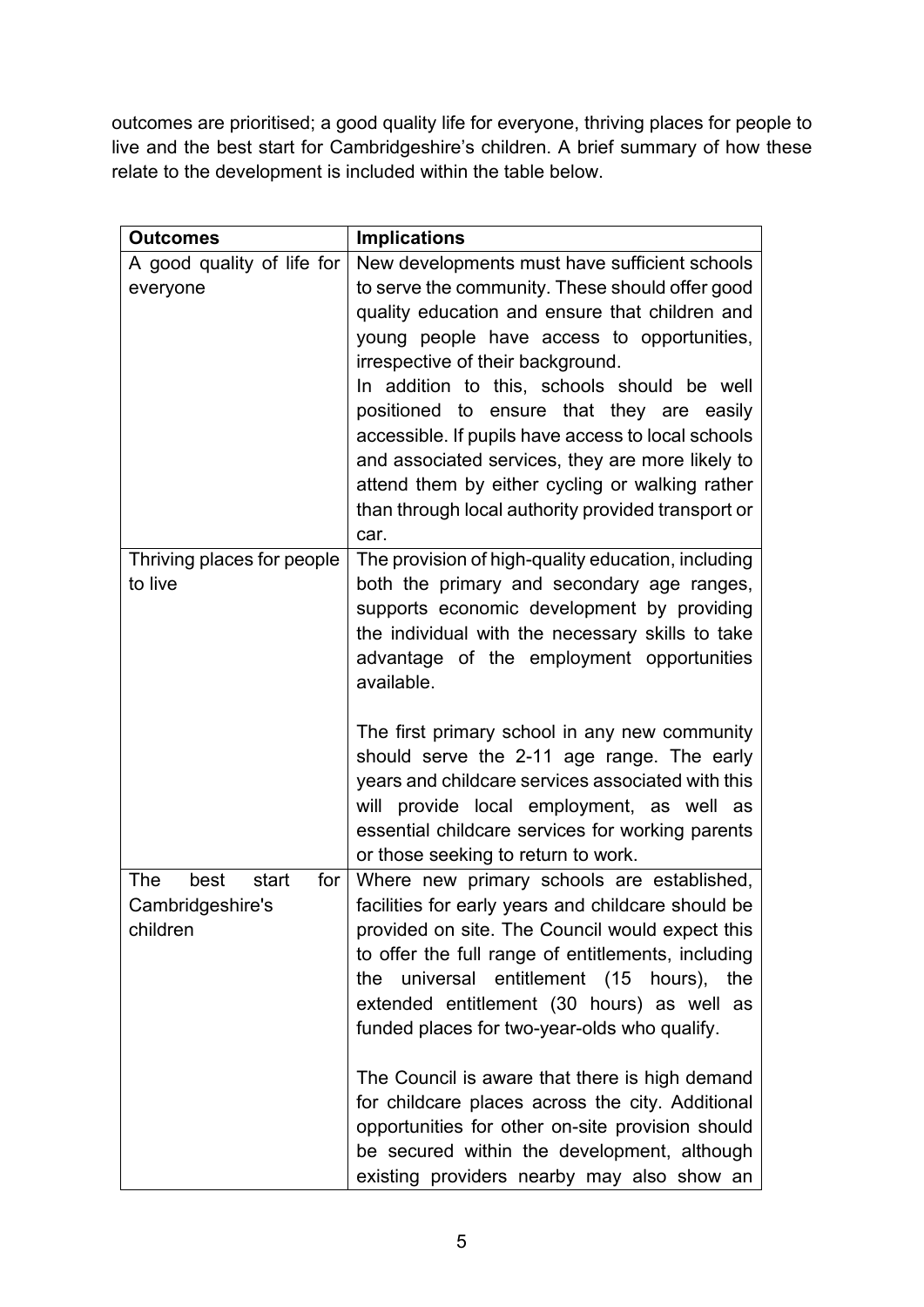| interest to expand. This should allow for different |
|-----------------------------------------------------|
| models of provision within the private, voluntary   |
| and independent (PVI) sector.                       |
|                                                     |

#### <span id="page-5-0"></span>**Established Practice**

In order to fulfil its statutory responsibilities and the outcomes set out above, the Council has adopted a number of policies and working practices to inform the specifications for new schools, or the expansion of existing ones. These were reviewed most recently in 2016, and a revised set of principles were endorsed by members, as detailed below.

- Where there is an identified need for additional early years and childcare places in a particular area, including where a new primary school is being established in a new community, the local authority should always consider alternative models to meeting need in preference to establishing a maintained nursery class.
- The first primary school in any new community should serve the 2-11 age range. In addition, there should be an explicit expectation that all potential school sponsors will commit to guarantee to make available the on-site accommodation provided specifically for the delivery of early years and childcare, for children aged 2 - 4 from the day on which the school opens.
- Ancillary facilities for pupils with special educational needs should be built into the specification for new primary school accommodation.
- Primary schools serving the 4-11 age range should be established, where possible, as either 420 places (2 forms of entry), 630 places (3 forms of entry) or 840 places (4 forms of entry) with the size being considered on a case-bycase basis depending on the local context and the under-pinning requirement of the local authority to be in a position to meet its statutory duty to secure sufficient school places in time to meet forecast demand.
- The local authority's preferred maximum size for separate infant and junior schools and all-through primary schools operating on a split site should be 4 forms of entry (360, 480 and 840 places respectively).
- Secondary schools should be established to serve the 11-16 age range, unless the best option for securing additional post-16 capacity, in response to demographic growth, is identified as the provision of an 11-19 school.
- New schools should have a defined catchment area informed by existing schools' catchment boundaries and the local authority's Sustainable Travel Strategy, which promotes walking and cycling to school.

Subsequent to this, it has been agreed that the local authority should continue to operate without a strict policy on size of secondary school, in order to promote diversity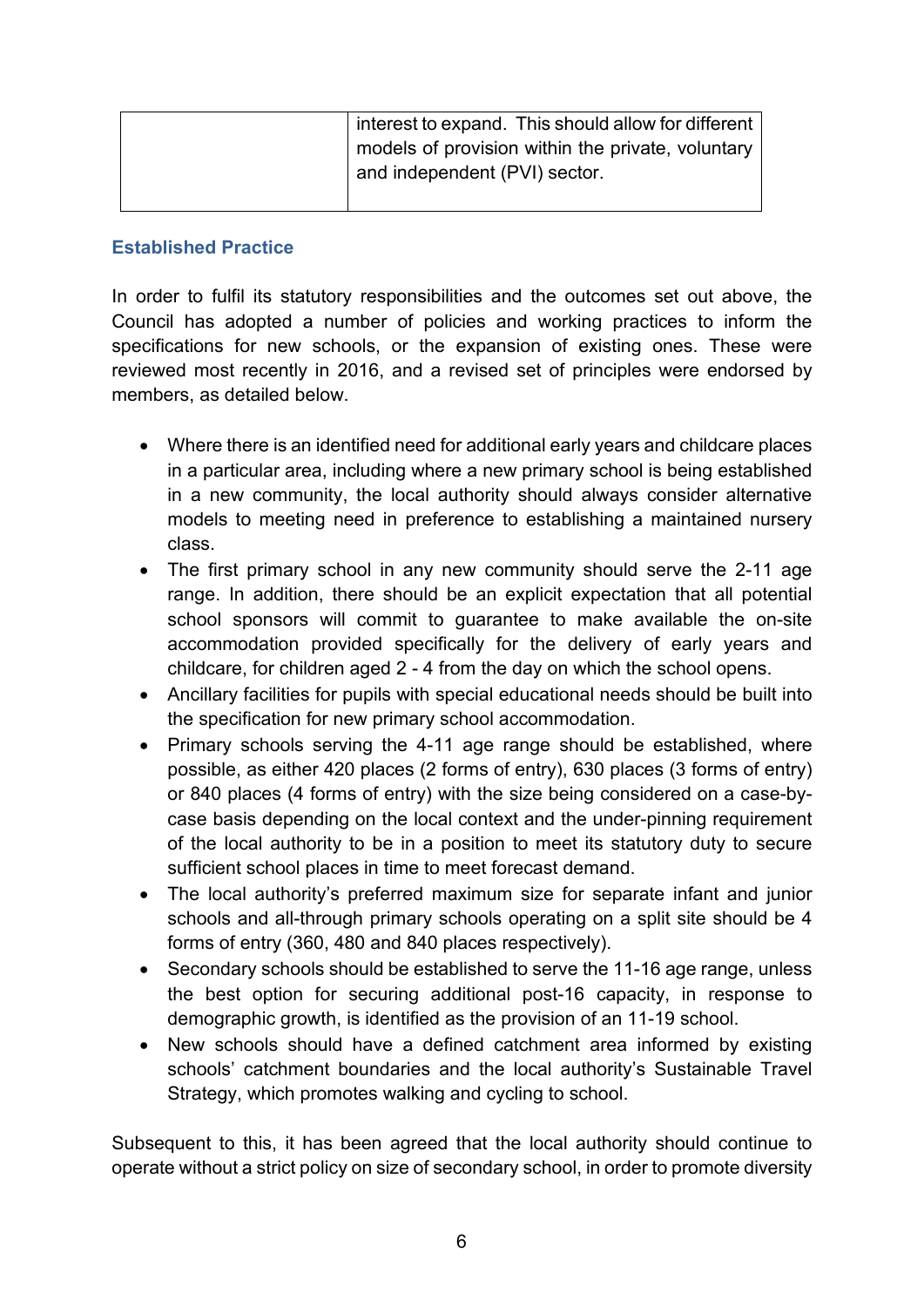and reflect local circumstances and opportunities. Only in exceptional circumstances should the local authority consider establishing a secondary school smaller than 6 forms of entry (900 places) or larger than 12 forms of entry (1,800 places) for the 11- 16 age range.

#### <span id="page-6-0"></span>**4.0 Existing education provision**

The map below shows nursery schools, primary schools, secondary schools, and sixth forms in the north of Cambridge (excluding private providers). When planning education provision to serve a new community, it is important to ensure proposals compliment, and do not have a detrimental impact on existing schools.

The nearest school to NEC's proposed residential area is Shirley Community Primary School. In terms of secondary school provision, NEC falls within the catchment area of North Cambridge Academy.

Further to the existing provision shown below, there are two new secondary schools planned, associated with developments east and north of Cambridge. (More detail is provided in the Secondary School Sites section of Chapter 8.0).

# Greyscale Colour Aerial Impinator 500 m

#### *Map showing schools and sixth forms in the north of Cambridge*

Key P – Primary School SC – Secondary School SF – Sixth Form NS – Nursery School (State) - Secondary School catchments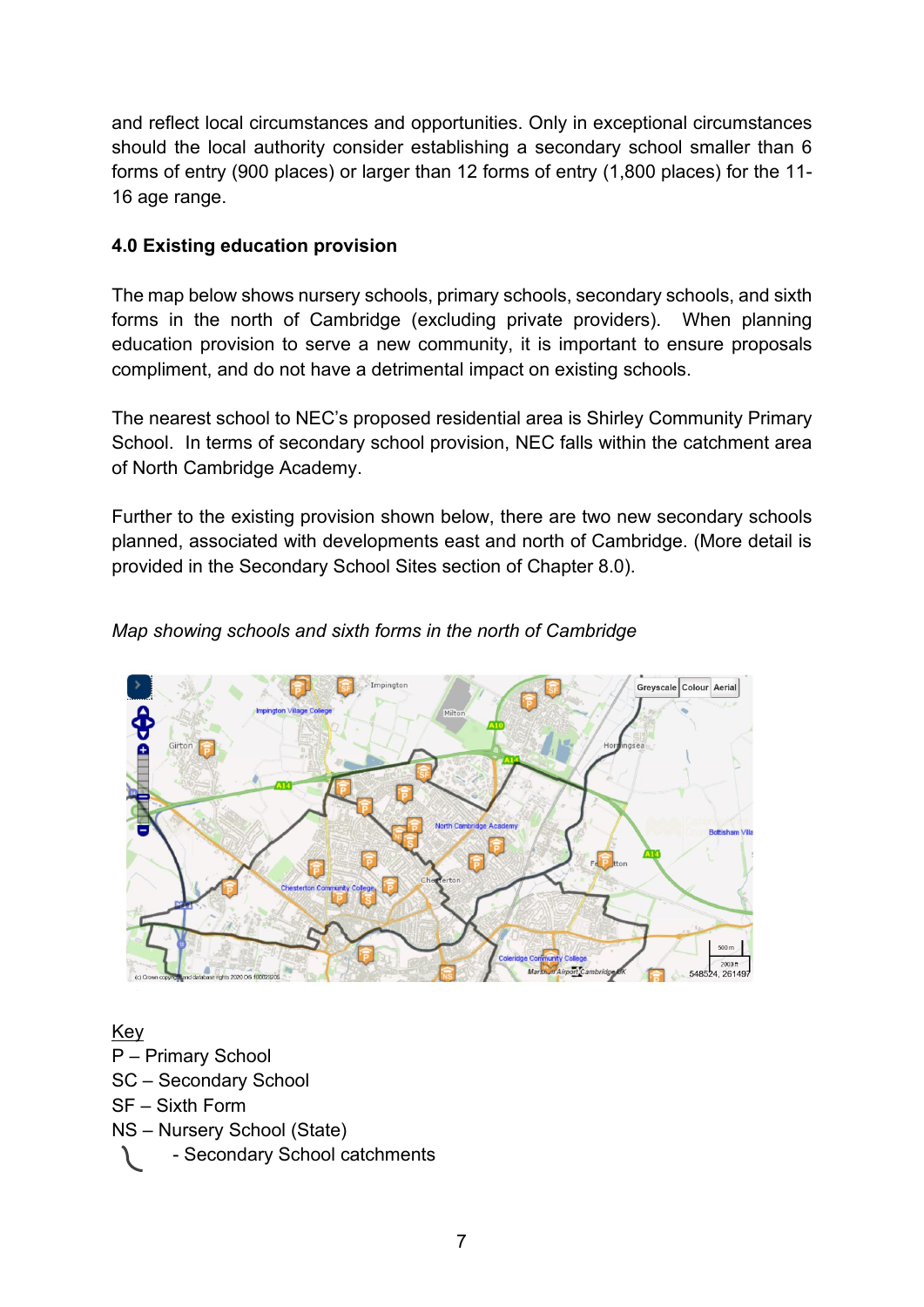#### <span id="page-7-0"></span>**5.0 Child Yield Methodology**

In order to plan appropriately for new housing developments, the Council provides forecasts of pupil numbers to inform planning for early education and school places. In larger developments, the number of school places required may necessitate provision of new schools and sufficient land to accommodate buildings and outdoor space.

Forecasting the number of children that will live in a new development is a complex evidence-led process. The Council's Business Intelligence Service has developed a methodology over many years, based on analysis of census and other population data, local surveys of new developments and administrative data such as the PLASC (census of school pupils). Together, these sources indicate the average number of children that might reasonably be expected in individual properties, depending on the number of bedrooms and tenure.

The multipliers which underpin the methodology to forecast the numbers of children for a given number of new homes were last revised in 2015 and were amended for the primary age range in 2017. It is assumed that per 100 dwellings, there are:

- 20-30 children aged 0-3 (Early Years)
- 30-40 children aged 4-10 (Primary)
- 18-25 children aged 11-16 (Secondary)

Since its approval by members, it has been Council policy to base child yield assumptions on the top end of the range, until a detailed tenure mix is known.

Cambridgeshire's approach to planning and reviewing educational provision has always been guided by two principles; to consider each situation in its local context and to ensure that any proposed changes to provision secure, and wherever possible enhance the quality of educational provision available to children and young people.

Evidence from recent developments have been used to calculating the child yield. The Council has worked in partnership with Cambridge City and South Cambridgeshire District Councils to ensure the methodology used achieves the most realistic scenario. Refer to the Demographic note that accompanies the Proposed Submission AAP.

#### <span id="page-7-1"></span>**6.0 National Planning Policy Framework (NPPF)**

#### <span id="page-7-2"></span>**Development Contributions/Planning Obligations**

The Council recognises the value of early engagement to enable a clear understanding between all relevant parties of what facilities and infrastructure will be necessary to support the development. Paragraph 34 of the NPPF suggests that as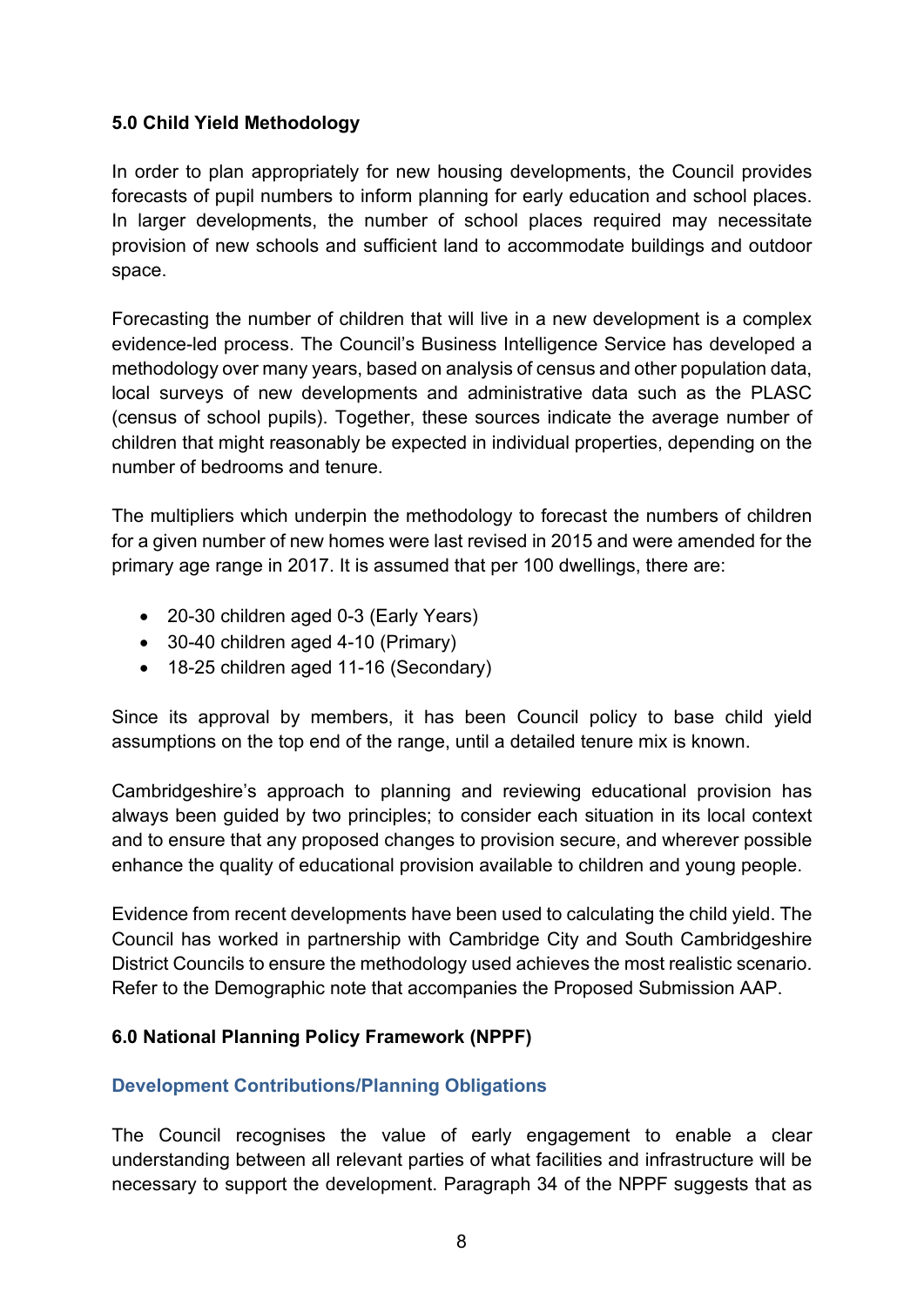part of this, plans should set out the contributions to be expected to ensure that they can be achieved, without undermining the deliverability of the plan. In addition to this, paragraph 54 of the NPPF suggests that consideration should be given to whether otherwise unacceptable development could be made acceptable through the use of conditions or planning obligations.

Due to the size of the development at NEC, additional infrastructure will be required to ensure sufficient childcare and education across the 0-19 age range, and for young people up to the age of 25 who have special educational needs or disabilities. The specific details of Section 106 contributions have not yet been formally agreed, but conversations will continue to ensure that appropriate on and off-site education infrastructure can be planned.

#### <span id="page-8-0"></span>**Promoting healthy and safe communities**

The Council shares with schools a vision for learning that enables children to grow up as healthy, confident, safe and resilient young people. Chapter 8 of the NPPF advises of the ways in which this can be achieved through the shared aims of policies and decisions throughout the planning process.

The information provided to date indicates plans for a reduced number of cars, and the promotion of more sustainable modes of transport. The Council fully supports this approach and would be keen to ensure that pedestrian and cycle connections are maximised throughout the development so that the schools, and associated facilities, are easily accessible to those within its catchment area, and in neighbouring areas.

#### <span id="page-8-1"></span>**Securing Sufficient School Places**

As detailed above, the Council has a duty to ensure sufficient school places for children within its area of responsibility. In order to achieve this, the Council feels that a proactive and collaborative approach, as recommended in paragraph 94 of the NPPF, would be most appropriate, and would emphasise the importance of working with nearby schools and a broader range of stakeholders, such as potential sponsors, to resolve any issues as they arise once plans develop.

#### <span id="page-8-2"></span>**Promoting Sustainable Transport**

The Council has a duty to promote the use of sustainable travel to seek and secure benefits to the school and children. Active travel can help to improve children's health, as well as reduce the level of congestion caused by trips to and from school.

Chapter 9 of the NPPF advises that transport issues should be considered from the earliest stages of plan-making and development proposals. The Council would welcome this approach to ensure that the schools within the development area are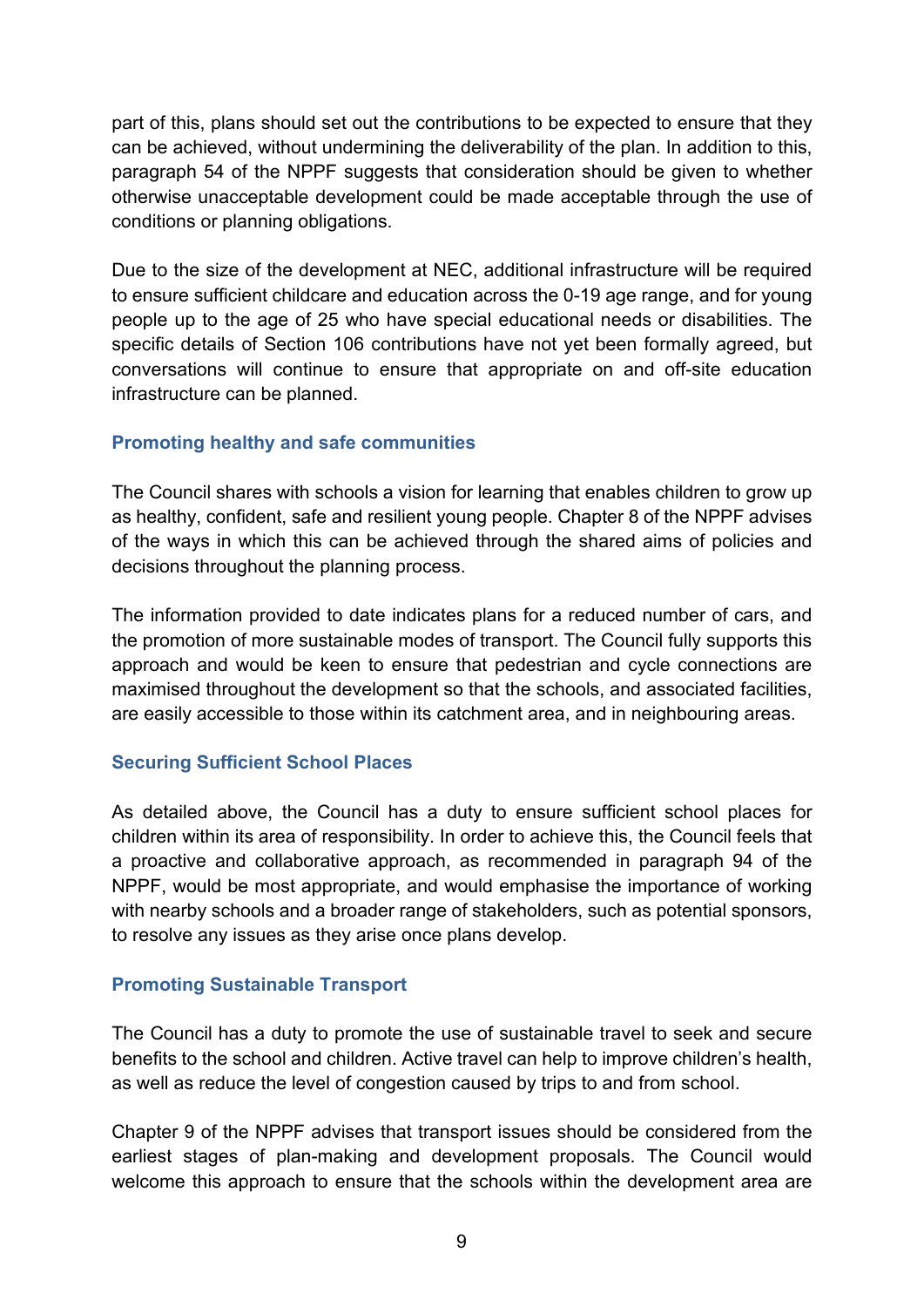well positioned and that opportunities for the site to be accessed via sustainable modes of transport are maximised.

All children between the ages of 5 and 16 qualify for free school transport if they go to their nearest suitable school and live at least two miles away if they are under eight, or three miles from school for children aged eight or over. Some children will also qualify when living under these distances where there is considered to be no available walking route. Providing sufficient school places within the development is therefore essential, as provision of home-to-school transport can incur high costs and should, where possible, be avoided.

#### <span id="page-9-0"></span>**Summary**

In summary the NPPF seeks to ensure that the delivery of infrastructure including childcare provision, and school places, are well planned, suitably funded and delivered in a timely and sustainable way thereby meeting the needs of both the existing and new community.

#### <span id="page-9-1"></span>**Duty to Cooperate**

Cross-boundary co-operation is an integral part of the planning system. Under the Localism Act (2011), the 'duty to cooperate' places a legal duty on local planning authorities to engage constructively and actively on strategic cross-boundary matters. This includes the investment in transport and other necessary infrastructure.

The AAP is supported by a Duty to Cooperate Statement of Compliance and a Statement of Common Ground that set out how the legal duty has been met, which includes engagement between the local planning authorities and the County Council during the plan making process.

#### <span id="page-9-2"></span>**7.0 NEC Area Action Plan (AAP): Issues and Options consultation 2019**

The table below is a summary of the responses to the AAP Issue and Options 2019 questions as they relate to, or impact on, education. A commentary providing further clarification is also included and should be read in addition to the comments provided previously by the Council.

#### <span id="page-9-3"></span>**Chapter 6: Place Making**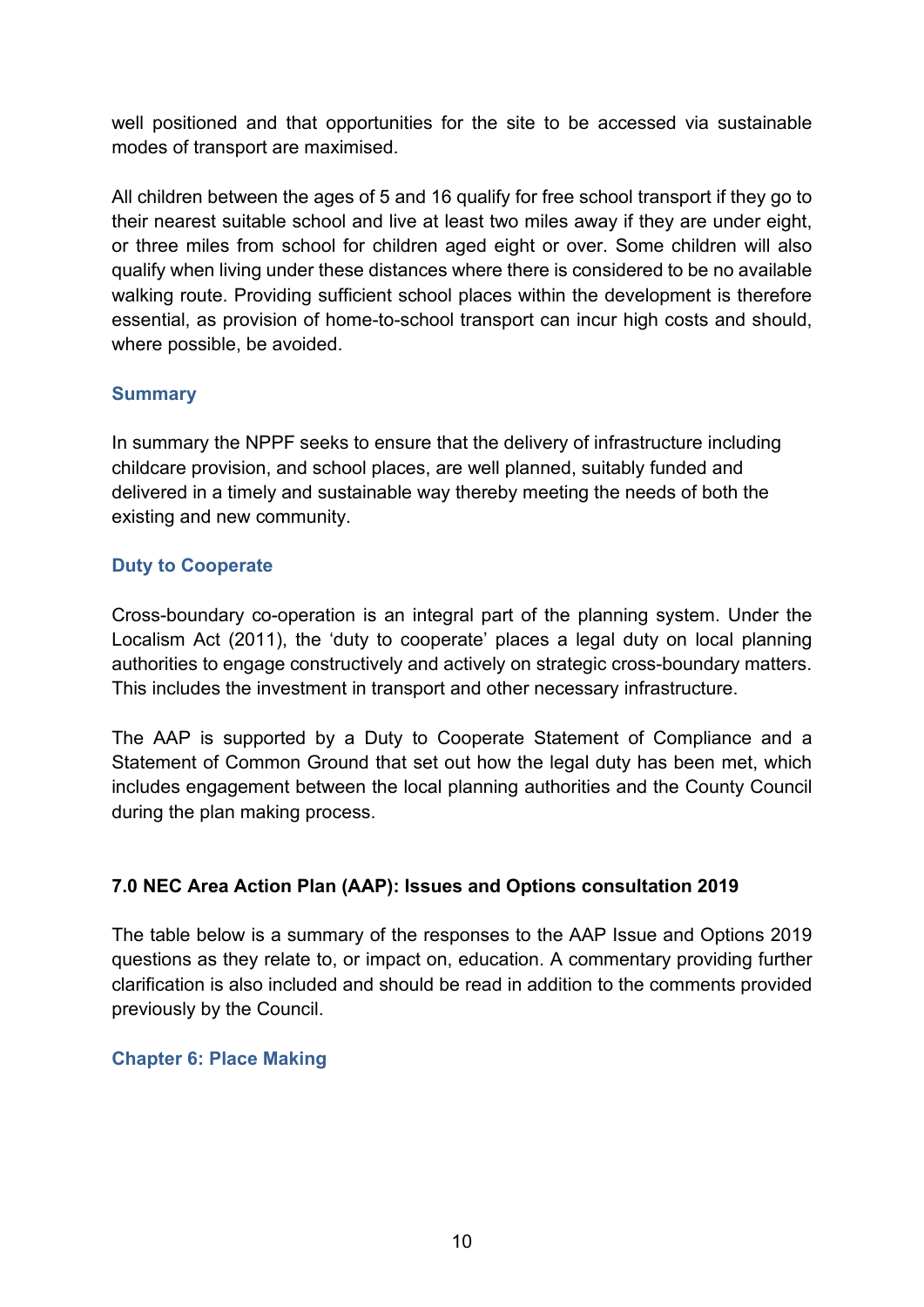<span id="page-10-0"></span>

| <b>Issue</b>         | <b>Question</b>                           | <b>Summary of Consultation</b>                                              |
|----------------------|-------------------------------------------|-----------------------------------------------------------------------------|
|                      |                                           | representations and County                                                  |
|                      |                                           | commentary                                                                  |
| Creating<br>a        | 12                                        | <b>Summary of Consultation</b>                                              |
| Mixed-use            | What uses or activities                   | representations:                                                            |
| <b>City District</b> | should<br>be<br>included                  | A number of responses received                                              |
|                      | within the NEC AAP                        | show support for the inclusion of                                           |
|                      | area which will create                    | education facilities on site of the NEC                                     |
|                      | a district of culture,                    | development.                                                                |
|                      | creativity and interest                   |                                                                             |
|                      | that will help create a                   | County commentary:                                                          |
|                      | successful community                      | Schools are an integral part of a                                           |
|                      | where<br>people<br>will<br>choose to live | community and can provide a sense                                           |
|                      | and<br>work and play?                     | of 'place'. However, many experience<br>additional challenges when compared |
|                      |                                           | to those within existing communities.                                       |
|                      |                                           | The Council will work with new school                                       |
|                      |                                           | sponsors to mitigate these as far as                                        |
|                      |                                           | possible.                                                                   |
|                      |                                           |                                                                             |
|                      |                                           | Where possible, the Council would                                           |
|                      |                                           | encourage schools to incorporate the                                        |
|                      |                                           | vision of the wider development, and                                        |
|                      |                                           | to ensure that the design provides an                                       |
|                      |                                           | attractive and inspirational place in                                       |
|                      |                                           | which to learn.                                                             |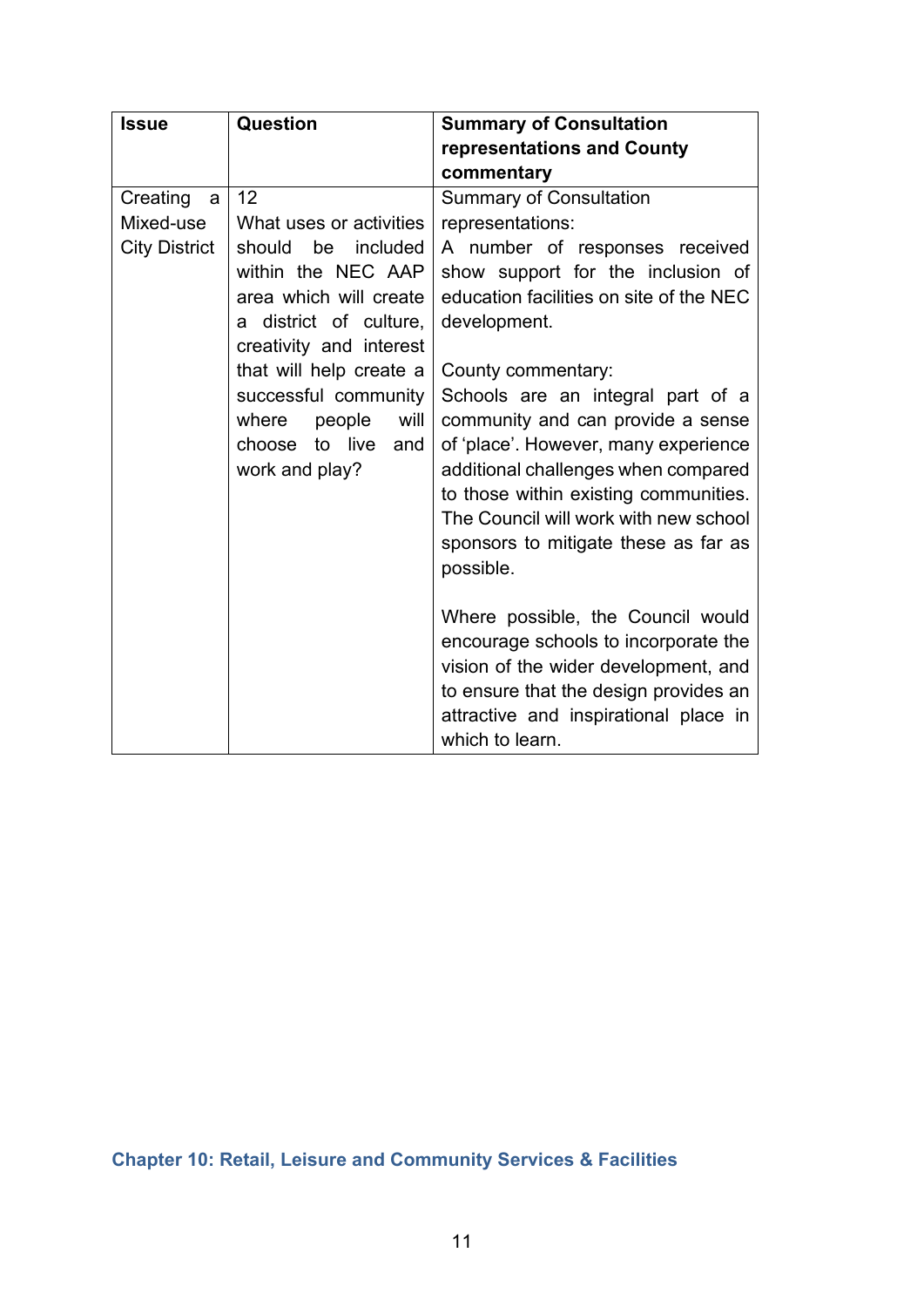| <b>Issue</b>                   | <b>Question</b>                                                                                                                                                                                                                                                                             | <b>Summary of Consultation</b>                                                                                                                                                                                                                                                                                                                                                                                                                                                                                                                                                                                                                                           |
|--------------------------------|---------------------------------------------------------------------------------------------------------------------------------------------------------------------------------------------------------------------------------------------------------------------------------------------|--------------------------------------------------------------------------------------------------------------------------------------------------------------------------------------------------------------------------------------------------------------------------------------------------------------------------------------------------------------------------------------------------------------------------------------------------------------------------------------------------------------------------------------------------------------------------------------------------------------------------------------------------------------------------|
|                                |                                                                                                                                                                                                                                                                                             | representations and County                                                                                                                                                                                                                                                                                                                                                                                                                                                                                                                                                                                                                                               |
|                                |                                                                                                                                                                                                                                                                                             | commentary                                                                                                                                                                                                                                                                                                                                                                                                                                                                                                                                                                                                                                                               |
| Community<br><b>Facilities</b> | 57<br>What<br>community<br>facilities<br>are<br>particularly needed in<br>the NEC area?                                                                                                                                                                                                     | <b>Summary of Consultation</b><br>representations:<br>A number of responses received<br>relate to the importance of providing<br>education on site at NEC, and<br>specifically refer to the inclusion of a<br>secondary school.<br>County commentary:                                                                                                                                                                                                                                                                                                                                                                                                                    |
|                                |                                                                                                                                                                                                                                                                                             | Taking into consideration the scale of<br>housing development, in terms of the<br>number of homes, and the housing<br>mix which is subject to change, the<br>Council would be in support of the<br>reservation of land suitable for a<br>secondary school. This will enable<br>flexibility to provide either on-site or<br>off-site provision when further detail<br>regarding the child yield is known and<br>will ensure that sufficient secondary<br>school places can be delivered.                                                                                                                                                                                  |
|                                | 61<br>Where specific uses<br>are required to provide<br>of open space as part<br>of the development,<br>should the AAP allow<br>for these to be met<br>through<br>multiple<br>shared<br>(for<br>use<br>example<br>school<br>playing fields & playing<br>pitches for the general<br>public)? | <b>Summary of Consultation</b><br>representations:<br>A number of responses received<br>show support for shared use spaces,<br>such as school playing fields and<br>playing fields for the general public.<br>County commentary:<br>Where facilities are to be used by the<br>school and the wider community,<br>there are a number of associated<br>safeguarding concerns. For this<br>reason, the Council would strongly<br>that<br>suggest<br>separate<br>access<br>arrangements are planned and put in<br>place to mitigate the level of risk.<br>There will also need to be early<br>engagement from all parties to ensure<br>that there is a mutually agreed basis |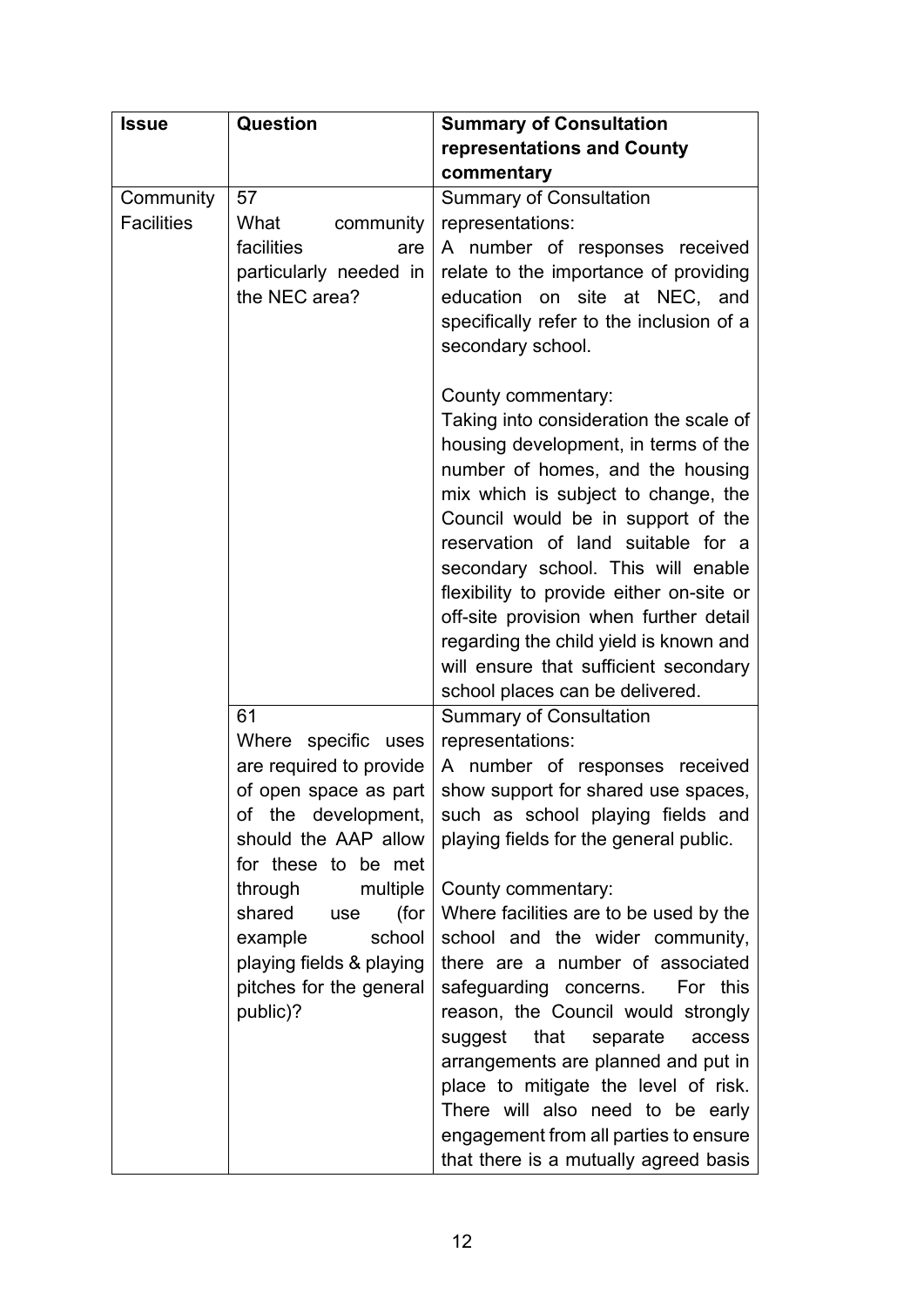| <b>Issue</b> | Question | <b>Summary of Consultation</b>                                                                                                                                                                                                                                                                                                                                                                                                                                                                      |
|--------------|----------|-----------------------------------------------------------------------------------------------------------------------------------------------------------------------------------------------------------------------------------------------------------------------------------------------------------------------------------------------------------------------------------------------------------------------------------------------------------------------------------------------------|
|              |          | representations and County                                                                                                                                                                                                                                                                                                                                                                                                                                                                          |
|              |          | commentary                                                                                                                                                                                                                                                                                                                                                                                                                                                                                          |
|              |          | on which access to the facilities will be                                                                                                                                                                                                                                                                                                                                                                                                                                                           |
|              |          | managed.                                                                                                                                                                                                                                                                                                                                                                                                                                                                                            |
|              |          |                                                                                                                                                                                                                                                                                                                                                                                                                                                                                                     |
|              |          | The Council's view is that locating the<br>playing fields on site is essential if<br>they are to be used to their maximum<br>potential; to enhance the school's<br>curriculum and ability to offer extra-<br>curricular provision, as well as for<br>informal use to promote the social and<br>emotional development of pupils.                                                                                                                                                                     |
|              |          | If the playing fields were to be located<br>off-site, there are a number of health<br>and safety issues which would need<br>managed. This<br>be<br><i>includes</i><br>to<br>adherance to staff/pupil ratios, and<br>the completion of risk assessments<br>for local walks and activities. As these<br>activities require further planning and<br>higher numbers of staff, it could mean<br>that the fields are not as well utilised<br>as they would be if they were located<br>on the school site. |
|              |          | For the reasons set out above, The<br>Council would insist that school<br>playing fields are located on the<br>school site so that they can be used<br>primarily for educational purposes<br>where appropriate, with managed<br>community access.                                                                                                                                                                                                                                                   |

## <span id="page-12-0"></span>**Chapter 11: Climate Change & Sustainability**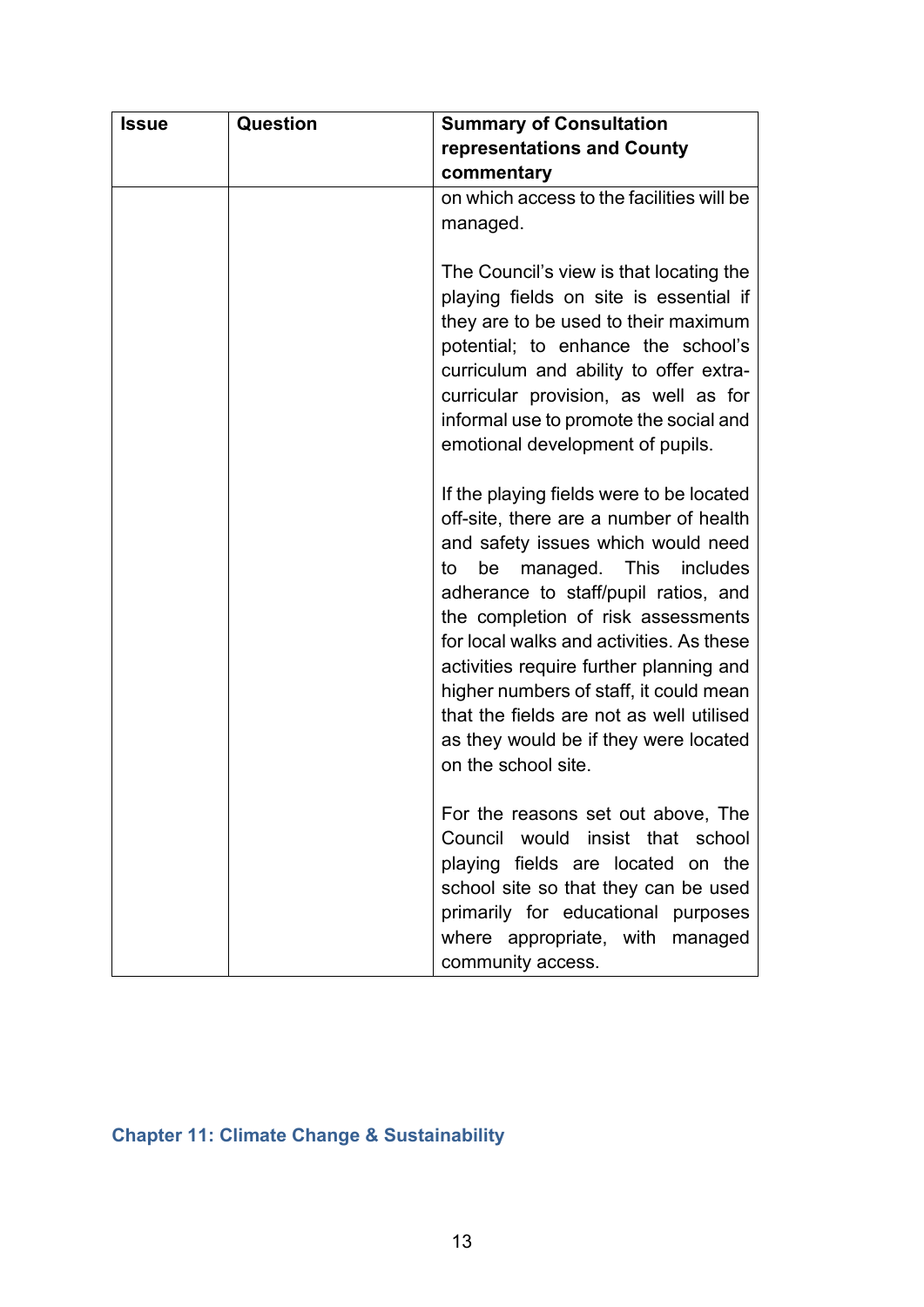| <b>Issue</b> | <b>Question</b>       | <b>Summary of Consultation</b>                                          |
|--------------|-----------------------|-------------------------------------------------------------------------|
|              |                       | representations and County                                              |
|              |                       | commentary                                                              |
| Sustainable  | 63                    | <b>Summary of Consultation</b>                                          |
| Design<br>&  | Do you support the    | representations:                                                        |
| Constructio  | approach<br>to        | A number of responses received                                          |
| n Standards  | sustainable<br>design | show support for the approach to                                        |
|              | construction<br>and   | sustainable design and construction                                     |
|              | standards suggested   | standards.                                                              |
|              | for the AAP?          |                                                                         |
|              |                       | County commentary:                                                      |
|              |                       | A change to the Building Regulations                                    |
|              |                       | which came into force on 1 January                                      |
|              |                       | 2019 means that all new buildings                                       |
|              |                       | owned and occupied by public                                            |
|              |                       | authorities must be 'Nearly Zero                                        |
|              |                       | Energy Buildings'. This regulation will                                 |
|              |                       | come into force for all other new                                       |
|              |                       | buildings, irrespective of owner or<br>occupier, from 31 December 2020. |
|              |                       |                                                                         |
|              |                       | The County Council's adopted policy                                     |
|              |                       | position is for new schools to achieve                                  |
|              |                       | a BREEAM 'Very Good' standard,                                          |
|              |                       | with aspiration to achieve 'Excellent'.                                 |
|              |                       | The BREEAM Very Good rating                                             |
|              |                       | requires a score of $\geq 55\%$ , with no                               |
|              |                       | specific minimum in the Energy                                          |
|              |                       | category and this standard will no                                      |
|              |                       | longer guarantee that the Council                                       |
|              |                       | meets regulatory requirements for                                       |
|              |                       | energy for new buildings. The County                                    |
|              |                       | Council will therefore need to set a                                    |
|              |                       | minimum number of Energy credits to                                     |
|              |                       | demonstrate compliance with the                                         |
|              |                       | Regulations such as the approach                                        |
|              |                       | taken at the new Alconbury Civic Hub,                                   |
|              |                       | where the building will now achieve 8                                   |
|              |                       | BREEAM ENE01<br>Reduction<br>οf                                         |
|              |                       | Emissions Credits achieving<br>an                                       |
|              |                       | equivalent BREEAM Excellent rating                                      |
|              |                       | in energy.                                                              |
|              |                       |                                                                         |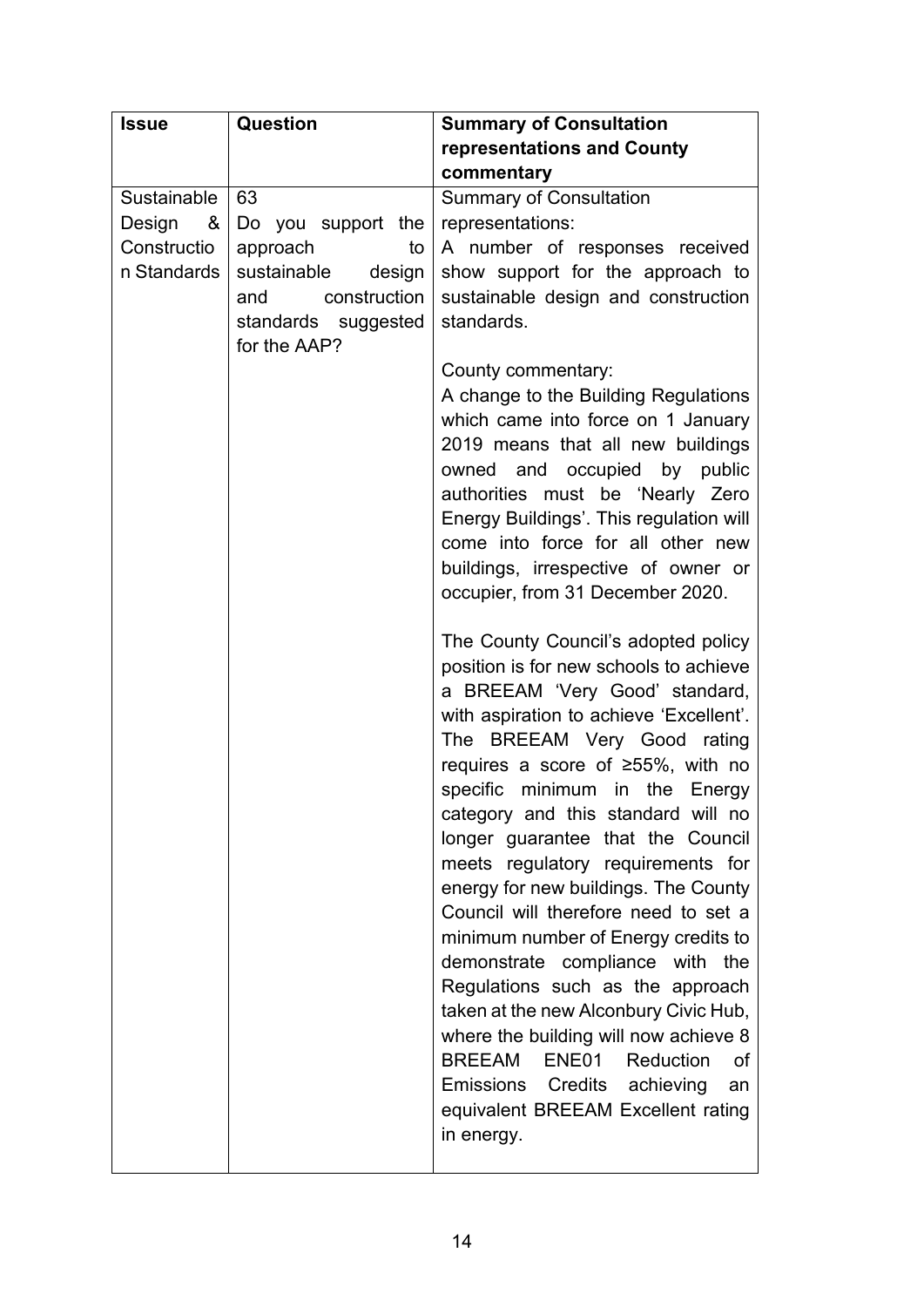| <b>Issue</b> | Question | <b>Summary of Consultation</b>        |
|--------------|----------|---------------------------------------|
|              |          | representations and County            |
|              |          | commentary                            |
|              |          | The Council are in the process of     |
|              |          | amending<br>its<br>policies<br>and    |
|              |          | specification to require all<br>new   |
|              |          | building to be Nearly Zero Energy     |
|              |          | Buildings (NZEB) and will incorporate |
|              |          | combination of<br>different<br>a -    |
|              |          | mechanisms to achieve compliance      |
|              |          | which could include:                  |
|              |          | Achieving at least 6 BREEAM           |
|              |          | energy performance "Ene01"            |
|              |          | credits;                              |
|              |          | Designing buildings to achieve        |
|              |          | an EPC rating of A or better,         |
|              |          | Installing on-site renewable          |
|              |          | energy generation sized to            |
|              |          | meet a significant proportion         |
|              |          | (>80%) of the building's              |
|              |          | expected energy use.                  |

## <span id="page-14-0"></span>**Chapter 12: Implementation & Delivery**

| <b>Issue</b>       | Question               | <b>Summary of Consultation</b>          |
|--------------------|------------------------|-----------------------------------------|
|                    |                        | representations and County              |
|                    |                        | commentary                              |
| Phasing            | 70                     | <b>Summary of Consultation</b>          |
| and                | Do you agree that the  | representations:                        |
| <b>Relocations</b> | AAP should prioritise  | A number of responses received          |
|                    | land that can feasibly | show support towards the approach       |
|                    | be developed early?    | to prioritise land that can feasibly be |
|                    | Are there any risks    | developed early.                        |
|                    | associated with this   |                                         |
|                    | proposed approach?     | County commentary:                      |
|                    |                        | The Council would be keen to ensure     |
|                    |                        | that both childcare and education       |
|                    |                        | facilities could be delivered early in  |
|                    |                        | the development so that they can        |
|                    |                        | form a central part of the new          |
|                    |                        | community and meet the needs of the     |
|                    |                        | earliest occupants.                     |
|                    |                        |                                         |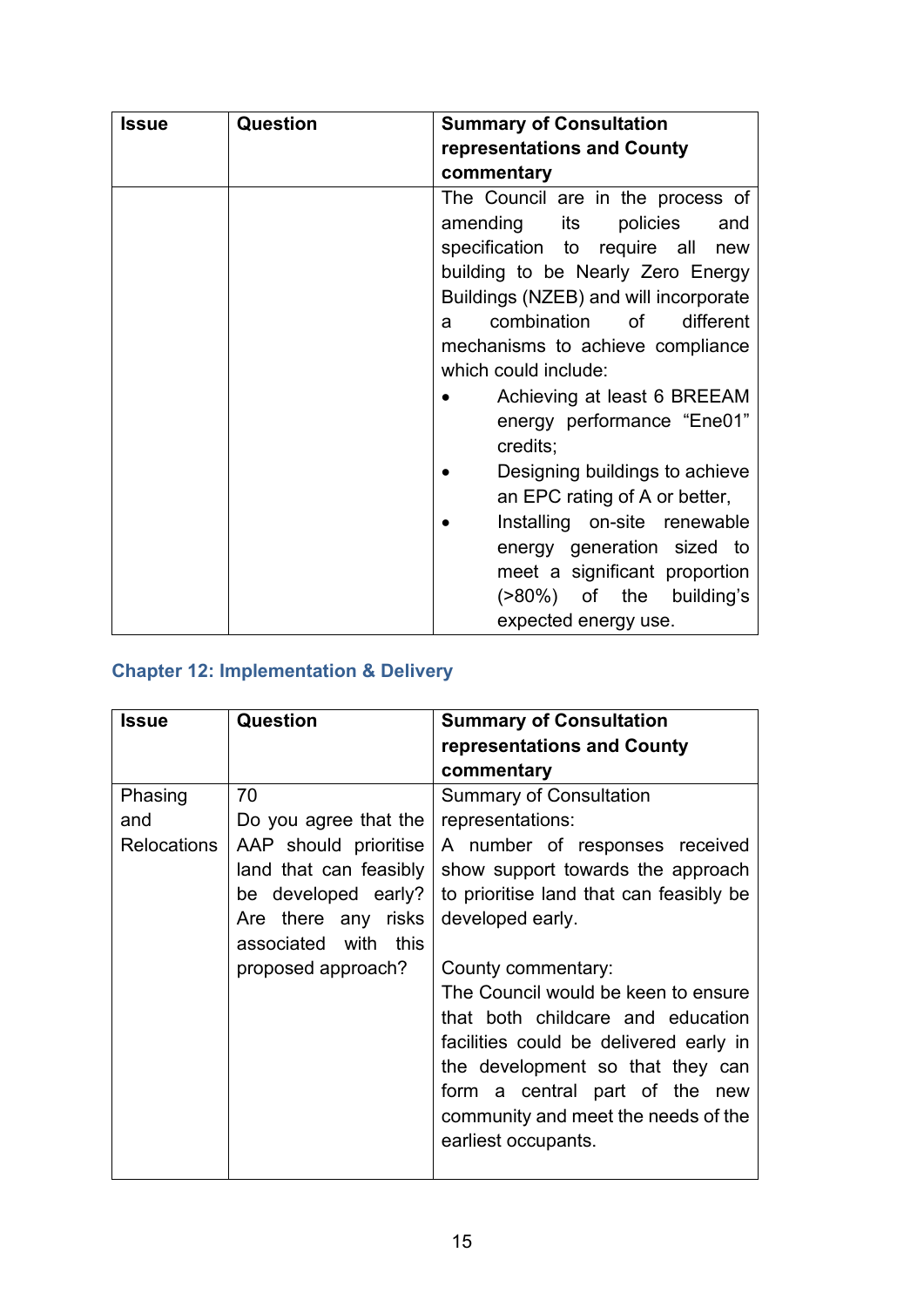| <b>Issue</b>                        | <b>Question</b>                                                         | <b>Summary of Consultation</b>                                                                                                                                                                                                                                                                                                                                              |
|-------------------------------------|-------------------------------------------------------------------------|-----------------------------------------------------------------------------------------------------------------------------------------------------------------------------------------------------------------------------------------------------------------------------------------------------------------------------------------------------------------------------|
|                                     |                                                                         | representations and County                                                                                                                                                                                                                                                                                                                                                  |
|                                     |                                                                         | commentary                                                                                                                                                                                                                                                                                                                                                                  |
|                                     |                                                                         | Timescales and trigger points would<br>need to be finalised through pre-<br>application discussions. However, in<br>line with adopted policy, the starting<br>expectation is that the site and<br>financial contrbution would be needed<br>of<br>the<br>commencement<br>on.<br>development for initial provision and<br>agreed triggers for further education<br>provision. |
|                                     |                                                                         | It is important to avoid reliance on<br>finding places in surrounding schools<br>as this could cause difficulties for<br>families with siblings in different year<br>groups. If all children cannot then<br>obtain a place at the same school, it<br>could have a negative impact on the<br>cohesion of the new community.                                                  |
| Funding                             | 72                                                                      | <b>Summary of Consultation</b>                                                                                                                                                                                                                                                                                                                                              |
| and<br>Delivery of<br>Infrastructur | Do you agree with an<br>approach of devising a<br>Section 106<br>regime | representations:<br>A number of responses received<br>the<br>importance<br>highlight<br>of                                                                                                                                                                                                                                                                                  |
| е                                   | specifically for<br>the<br>NEC area? If not, what                       | infrastructure, and its delivery.                                                                                                                                                                                                                                                                                                                                           |
|                                     | alternative                                                             |                                                                                                                                                                                                                                                                                                                                                                             |
|                                     | approach<br>should we consider?                                         | County commentary:<br>From an education perspective, the                                                                                                                                                                                                                                                                                                                    |
|                                     |                                                                         | main concern for discussions around                                                                                                                                                                                                                                                                                                                                         |
|                                     |                                                                         | Section 106 is ensuring the timely                                                                                                                                                                                                                                                                                                                                          |
|                                     |                                                                         | receipt of monies. Failure to secure                                                                                                                                                                                                                                                                                                                                        |
|                                     |                                                                         | timely payments could lead to delays                                                                                                                                                                                                                                                                                                                                        |
|                                     |                                                                         | in delivery of the school, or the<br>Council<br>needing to<br>undertake                                                                                                                                                                                                                                                                                                     |
|                                     |                                                                         | prudential borrowing to meet the                                                                                                                                                                                                                                                                                                                                            |
|                                     |                                                                         | costs. This has a detrimental impact                                                                                                                                                                                                                                                                                                                                        |
|                                     |                                                                         | wider revenue budgets and<br>on                                                                                                                                                                                                                                                                                                                                             |
|                                     |                                                                         | Council services. For this reason                                                                                                                                                                                                                                                                                                                                           |
|                                     |                                                                         | alternative schemes, such as a tariff,                                                                                                                                                                                                                                                                                                                                      |
|                                     |                                                                         | would not be supported by the                                                                                                                                                                                                                                                                                                                                               |
|                                     |                                                                         | Council as it would not deliver                                                                                                                                                                                                                                                                                                                                             |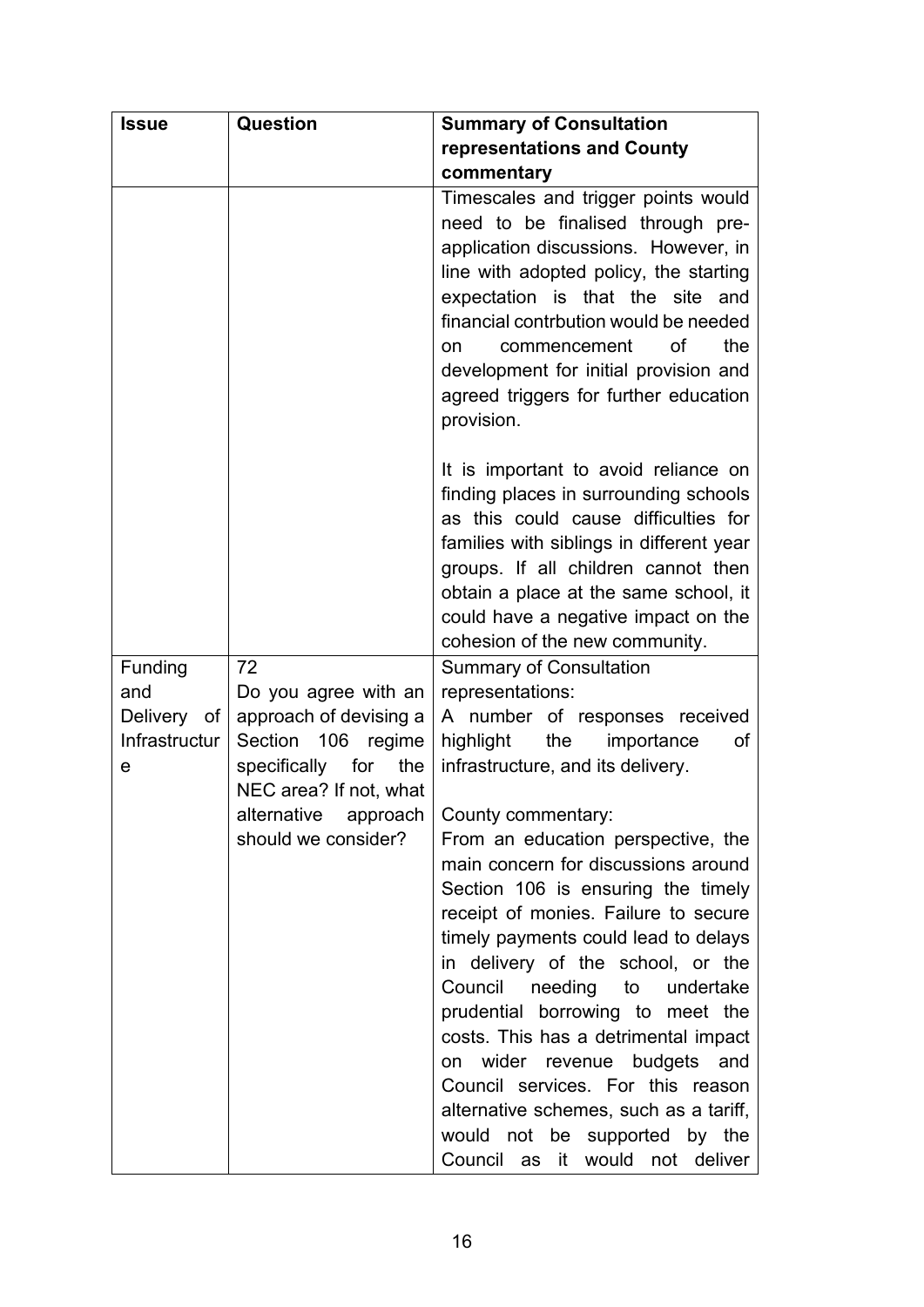| <b>Issue</b> | Question                   | <b>Summary of Consultation</b>          |
|--------------|----------------------------|-----------------------------------------|
|              |                            | representations and County              |
|              |                            | commentary                              |
|              |                            | payments in a timely manner to meet     |
|              |                            | the cost of infrastructure delivery.    |
|              | 73                         | <b>Summary of Consultation</b>          |
|              | What approach do you       | representations:                        |
|              | consider the<br>most       | A number of responses received          |
|              | appropriate basis on       | highlight<br>the<br>importance<br>of    |
|              | which to apportion the     | infrastructure, and its delivery.       |
|              | of<br>the<br>cost          |                                         |
|              | infrastructure             | County commentary:                      |
|              | requirements arising       | From an education perspective, the      |
|              | different<br>from<br>land  | Council would be supportive of an       |
|              | to<br>ensure<br>an<br>uses | of<br>contributions<br>apportionment    |
|              | equitable outcome?         | related to the number of dwellings on   |
|              |                            | site. It is accepted that the nature of |
|              |                            | the development may mean that a         |
|              |                            | more specific mechanism would be        |
|              |                            | required as site wider proposals        |
|              |                            | emerge. The Council is committed to     |
|              |                            | working with all stakeholders to find   |
|              |                            | the most appropriate solution, within   |
|              |                            | the parameters set out above in         |
|              |                            | question 72.                            |

## <span id="page-16-0"></span>**Key Issues - lessons learnt from other sites**

| <b>Reference</b> | Category  | Sub-              | <b>Issue</b>                                                                                                                                                                                        |
|------------------|-----------|-------------------|-----------------------------------------------------------------------------------------------------------------------------------------------------------------------------------------------------|
|                  |           | category          |                                                                                                                                                                                                     |
| 5.1.01           | Community | <b>Facilities</b> | The detailed design of community<br>facilities is very important (e.g.<br>separate access to community<br>facilities from school,<br>ceiling<br>heights in community centre<br>prevent sports use). |
| 5.1.02           | Community | <b>Facilities</b> | Making school sports facilities<br>available for community use needs<br>dialogue between partners at an<br>early stage to ensure<br>all -<br>requirements are met (e.g., need                       |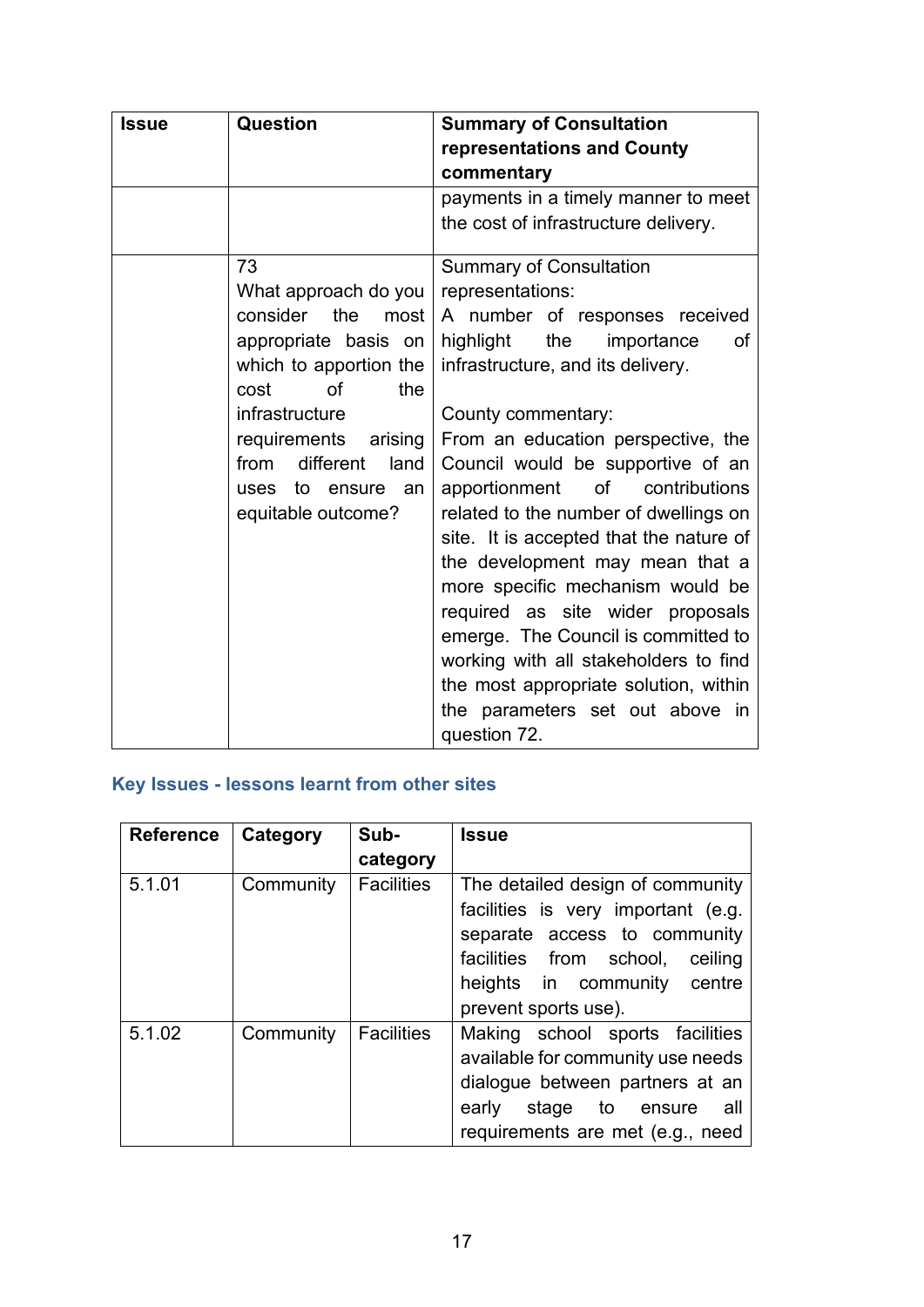| for | schools        | to | uphold |
|-----|----------------|----|--------|
|     | safeguarding). |    |        |
|     |                |    |        |

#### **Comments**

Schools often have a range of educational, recreational and sporting facilities which can be used to benefit children and their families. Whilst this has a number of benefits, it is essential that it is designed in a way which will meet the needs of both the school, and the community.

Where facilities intended for community use are located in, or adjacent to, the school site, there should be separate access arrangements to uphold safeguarding requirements. Community Use Agreements can also be put in place which outline how they are intended to operate including hours of availability, management arrangements, pricing policy etc. This is an approach supported by Sports England which will help to ensure the facilities can be managed effectively.

| <b>Reference</b> | Category  | Sub-              | <b>Issue</b>                                                                                                                                                                                                                                                                                            |
|------------------|-----------|-------------------|---------------------------------------------------------------------------------------------------------------------------------------------------------------------------------------------------------------------------------------------------------------------------------------------------------|
|                  |           | category          |                                                                                                                                                                                                                                                                                                         |
| 5.1.11           | Community | <b>Facilities</b> | Important not to deliver schools<br>early in the life of a<br>too<br>development. Can otherwise be<br>filled by children from<br>the<br>surrounding area (not from the<br>development) leaving<br>no<br>new<br>room for them when they arrive.<br>Consider interim arrangements for<br>first few years. |
| 5.1.12           | Community | <b>Facilities</b> | Difficulties for large families whose<br>children have to go to 3-4 different<br>schools not in the area as school<br>places aren't where they are<br>needed.                                                                                                                                           |
| 5.1.18           | Community | <b>Facilities</b> | Should facilities like schools and<br>retail units be provided for the first<br>residents or when there<br>are<br>sufficient numbers to make them<br>viable?                                                                                                                                            |

#### **Comments**

It is essential to manage carefully the opening of new schools to ensure that they can serve the earliest residents within the development, without having a detrimental impact upon the schools in neighbouring catchment areas.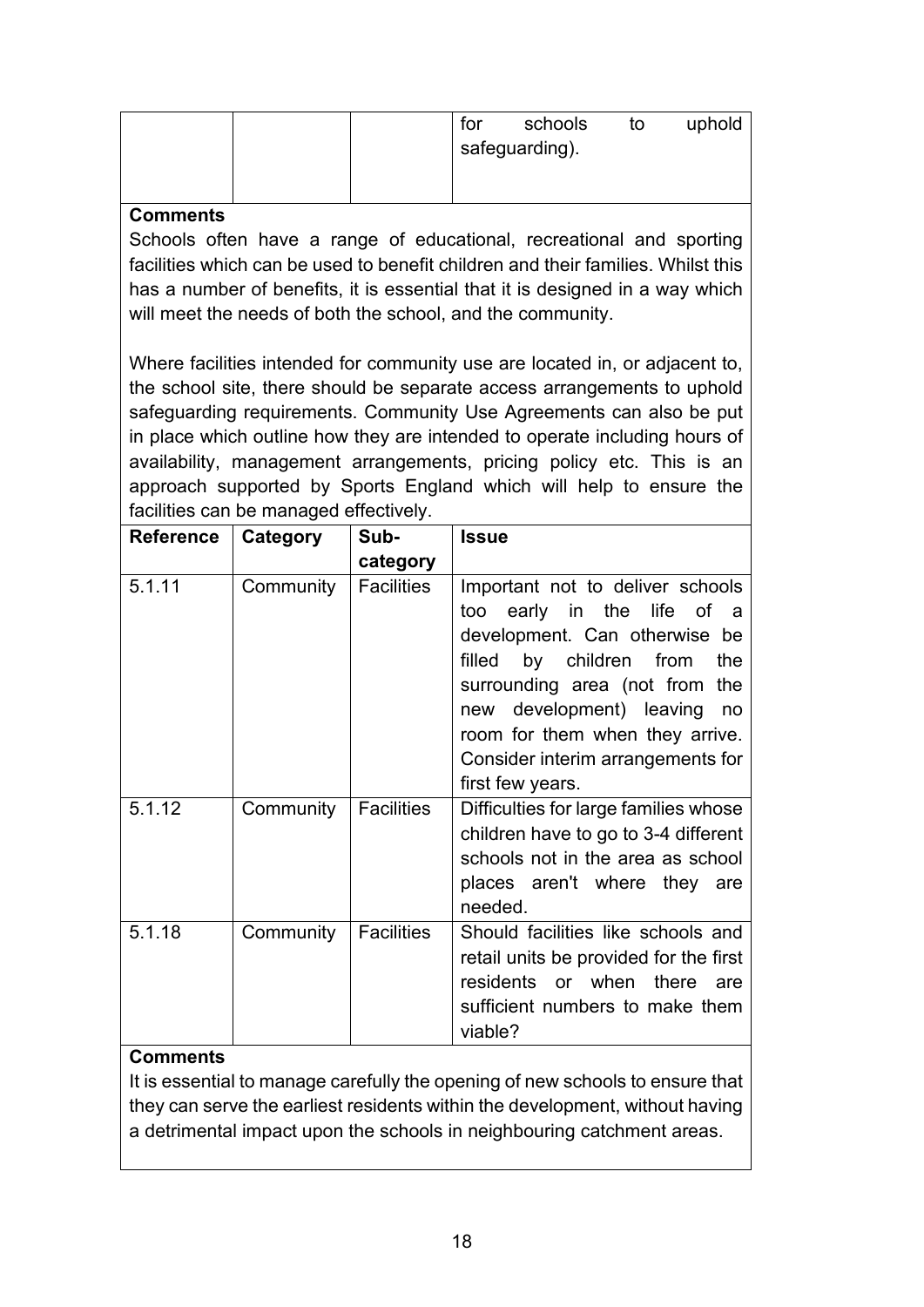In the past where there have been areas of growth, such as in Northstowe and in Alconbury Weald, the Council has opened new schools using a phased approach. This means that the school has opened with a reduced published admission number (PAN) to ensure smaller cohorts until there is an evidenced need to increase the number of places. This has ensured that there is sufficient capacity to meet the needs of children resident within the school's catchment area, without an oversupply of places. This approach also promotes the development of community cohesion by ensuring that there are places at the same school for siblings. The early delivery of schools can also provide a focal point for the new community.

On occasions when the opening of new schools has not been phased, a number of places at the new schools quickly filled from children living outside of the school's catchment areas, reducing the number of children on roll at local schools. This creates significant financial pressures which can lead to an adverse impact on educational outcomes in these schools.

| <b>Reference</b>   | Category  |       |     | Sub-category      | <b>Issue</b>      |       |
|--------------------|-----------|-------|-----|-------------------|-------------------|-------|
| &<br>Health        | Early     | Years | and | <b>Facilities</b> | Important         | to    |
| Wellbeing          | Childcare |       |     |                   | ensure            |       |
| <b>Topic Paper</b> |           |       |     |                   | opportunities for |       |
|                    |           |       |     |                   | full<br>day       | care  |
|                    |           |       |     |                   | provision         | are   |
|                    |           |       |     |                   | marketed          | early |
|                    |           |       |     |                   | within            | the   |
|                    |           |       |     |                   | development.      |       |

#### **Comments**

It is important to ensure opportunities for full day care provision have been planned early within the development, to ensure that parents/carers have access to a broad range of childcare options within the local area; to support parents/carers to return to work or to undertake education or training which could lead to employment.

In the Southern Fringe, it is proving difficult to secure full day care provision early enough to meet the needs of the community. This means that parents are having to travel further to access suitable childcare for their children. This is something which needs to be reflected in the design of early years and childcare provision at new schools as well as for potential delivery through community buildings.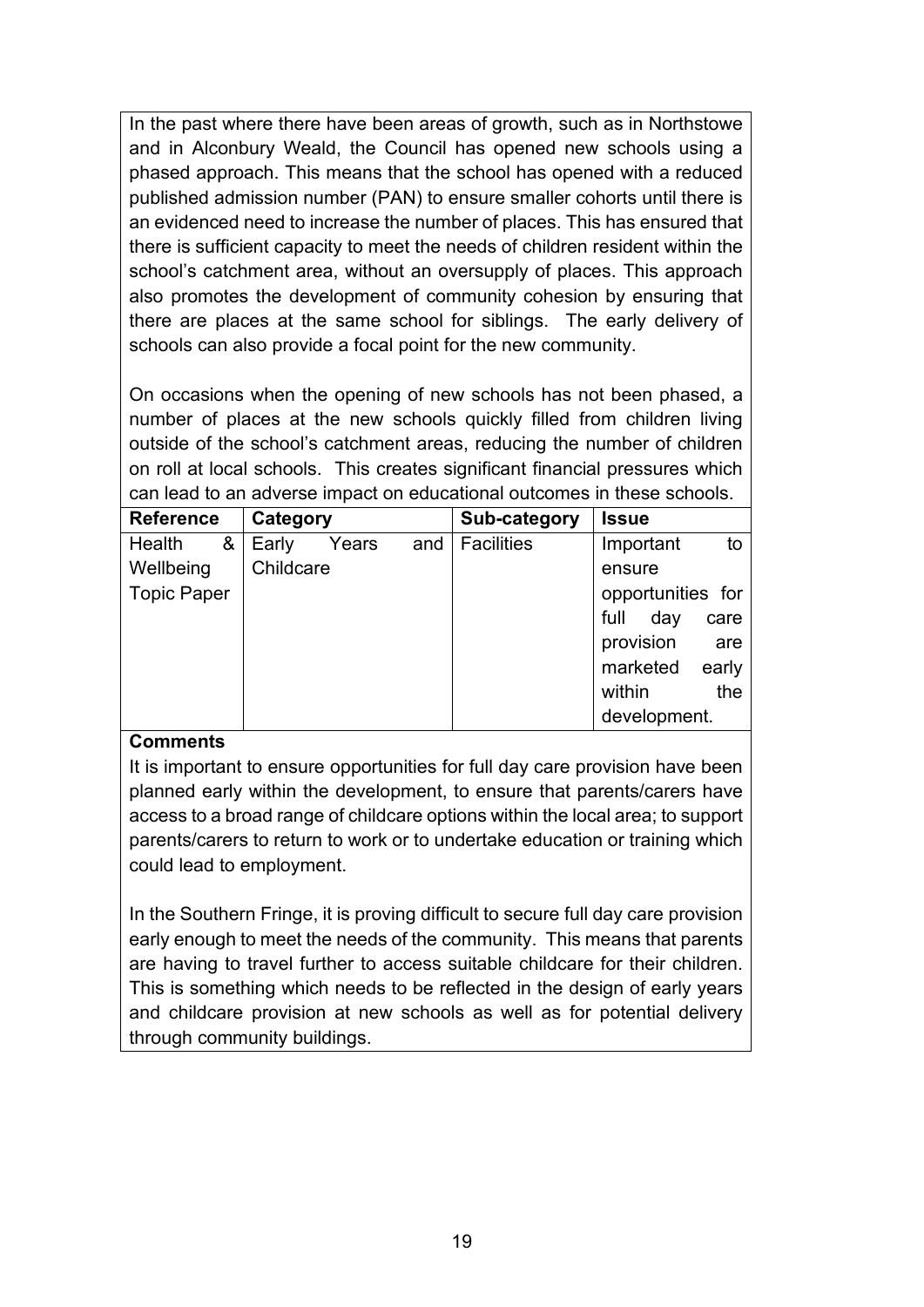#### <span id="page-19-0"></span>**8.0 Considerations during Relevant Policy Development**

During the preparation of the AAP and while the number of dwellings for the NEC development was not yet fixed, a range of scenarios were modelled to show the range in child yield. The scenarios came from the early transport investigations on different potential levels of development on NEC. The Education analysis of the scenarios is shown in the table below.

|                 |                                                                            | <b>Early Years</b>                                      |                                                                       | <b>Primary</b>                                      |                          | <b>Secondary</b>                                     |                          |
|-----------------|----------------------------------------------------------------------------|---------------------------------------------------------|-----------------------------------------------------------------------|-----------------------------------------------------|--------------------------|------------------------------------------------------|--------------------------|
| <b>Scenario</b> | Site: C3<br>dwellin<br>gs                                                  | <b>Numbe</b><br>of<br>r<br>childre<br>n aged<br>$0 - 3$ | Number of<br>children<br>eligible for<br>funded<br>provision<br>(56%) | <b>Number</b><br>of<br>children<br>aged<br>$4 - 10$ | <b>Forms</b><br>of entry | <b>Number</b><br>of<br>children<br>aged<br>$11 - 16$ | <b>Forms</b><br>of entry |
| Option 1        | CSP:<br>564<br>CNFE:<br>8,071<br>CBP: 0<br>NRIE:<br>553<br>Total:<br>9,188 | 2,756                                                   | 1,545                                                                 | 3,675                                               | 17.5                     | 2,297                                                | 15.3                     |
| Option 2        | CSP:<br>900<br>CNFE:<br>4,300<br>CBP: 0<br>NRIE:<br>300<br>Total:<br>5,500 | 1,650                                                   | 924                                                                   | 2,200                                               | 10.5                     | 1,375                                                | 9.2                      |
| Option 3        | CSP:<br>650<br>CNFE:<br>5,600<br>CBP: 0<br>NRIE:<br>400<br>Total:<br>6,650 | 1,995                                                   | 1,118                                                                 | 2,660                                               | 12.7                     | 1,663                                                | 11.1                     |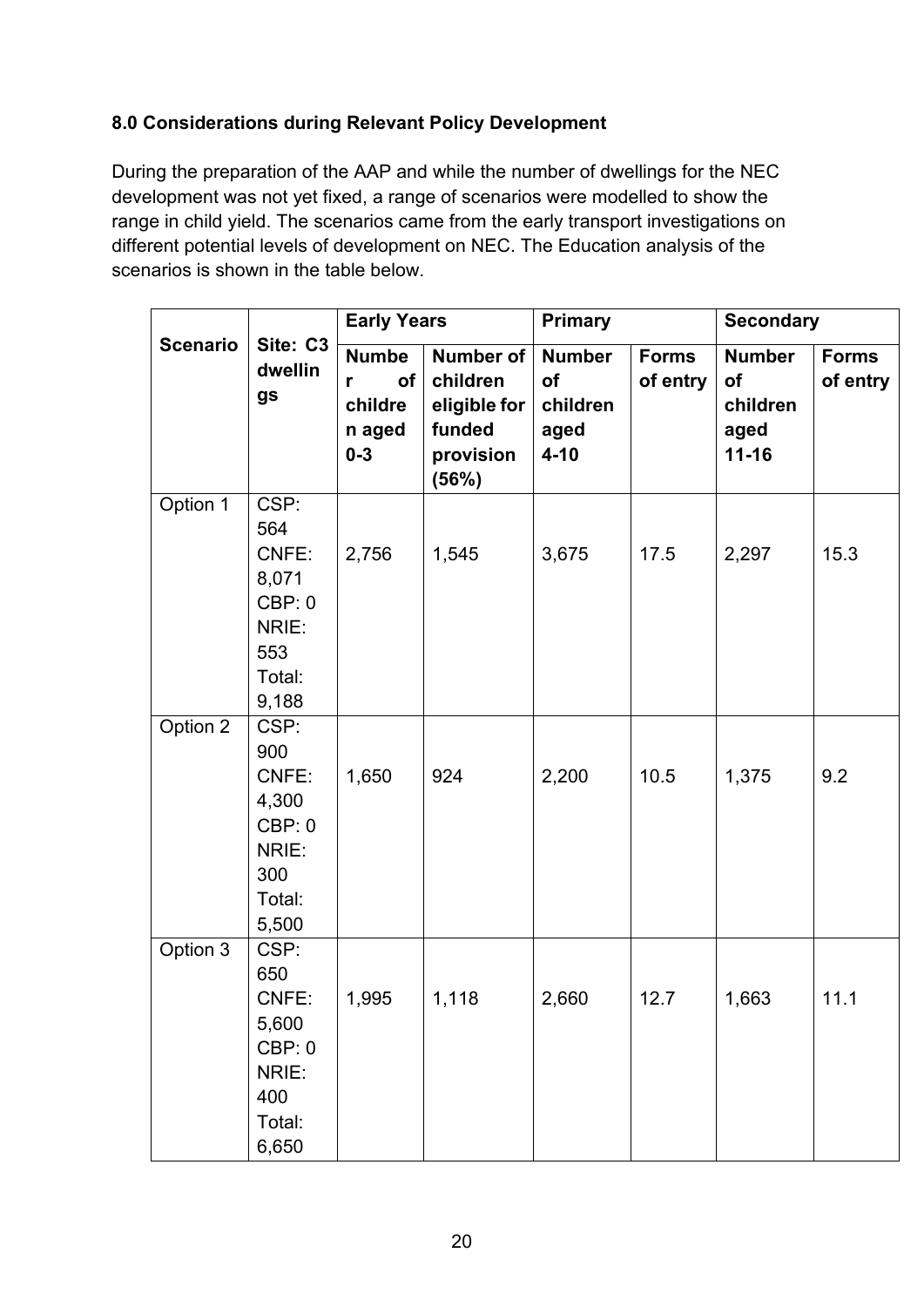| Option 4 | CSP:                                          |       |                                                                                       |       |      |       |      |
|----------|-----------------------------------------------|-------|---------------------------------------------------------------------------------------|-------|------|-------|------|
|          | 300                                           |       |                                                                                       |       |      |       |      |
|          | CNFE:                                         | 2,280 | 1,277                                                                                 | 3,040 | 14.5 | 1,900 | 12.7 |
|          | 6,800                                         |       |                                                                                       |       |      |       |      |
|          | CBP:0                                         |       |                                                                                       |       |      |       |      |
|          | NRIE:                                         |       |                                                                                       |       |      |       |      |
|          | 500                                           |       |                                                                                       |       |      |       |      |
|          | Total:                                        |       |                                                                                       |       |      |       |      |
|          | 7,600                                         |       |                                                                                       |       |      |       |      |
| Option 5 | CSP: 0                                        |       |                                                                                       |       |      |       |      |
|          | CNFE:                                         |       |                                                                                       |       |      |       |      |
|          | 8,140                                         | 2,610 | 1,462                                                                                 | 3,480 | 16.6 | 2,175 | 14.5 |
|          | CBP:0                                         |       |                                                                                       |       |      |       |      |
|          | NRIE:                                         |       |                                                                                       |       |      |       |      |
|          | 560                                           |       |                                                                                       |       |      |       |      |
|          | Total:                                        |       |                                                                                       |       |      |       |      |
|          | 8,700                                         |       |                                                                                       |       |      |       |      |
|          | CSP - Cambridge Science Park                  |       |                                                                                       |       |      |       |      |
|          | <b>CNFE</b> - Cambridge Northern Fringe East  |       |                                                                                       |       |      |       |      |
|          | <b>CBP</b> - Cambridge Business Park          |       |                                                                                       |       |      |       |      |
|          | <b>NRIE</b> – Nuffield Road Industrial Estate |       |                                                                                       |       |      |       |      |
|          |                                               |       | *Child yield calculated using the Council's general multipliers.                      |       |      |       |      |
|          |                                               |       | Early Years (0-3): 30 children per 100 dwellings, Primary (4-10): 40 children per 100 |       |      |       |      |
|          |                                               |       | dwellings, Secondary (11-16): 25 children per 100 dwellings                           |       |      |       |      |
|          |                                               |       |                                                                                       |       |      |       |      |

The child yield varies significantly in the scenarios which were modelled in line with the number of homes. Further detail of the housing mix for each scenario can significantly alter the predicted number of children. Most influential is the number of bedrooms within the property. Tenure type can also influence the number of children in a development. The following illustrates how a change in the level and mix of housing, as now proposed in the Proposed Submission AAP with a high proportion of 1- and 2-bedroom homes, can alter the level of education provision required (based on the housing mix in appendix 1). The actual educational requirements will be determined as part of subsequent planning applications.

|                                                           | <b>Early Years</b>                                 |                                                                       | <b>Primary</b>                                      |                          | <b>Secondary</b>                                     |                          |
|-----------------------------------------------------------|----------------------------------------------------|-----------------------------------------------------------------------|-----------------------------------------------------|--------------------------|------------------------------------------------------|--------------------------|
| <b>Proposed</b><br><b>Submission</b><br>AAP:<br>dwellings | <b>Number</b><br>οf<br>children<br>aged<br>$0 - 3$ | Number of<br>children<br>eligible for<br>funded<br>provision<br>(56%) | <b>Number</b><br>οf<br>children<br>aged<br>$4 - 10$ | <b>Forms</b><br>of entry | <b>Number</b><br>οf<br>children<br>aged<br>$11 - 16$ | <b>Forms</b><br>of entry |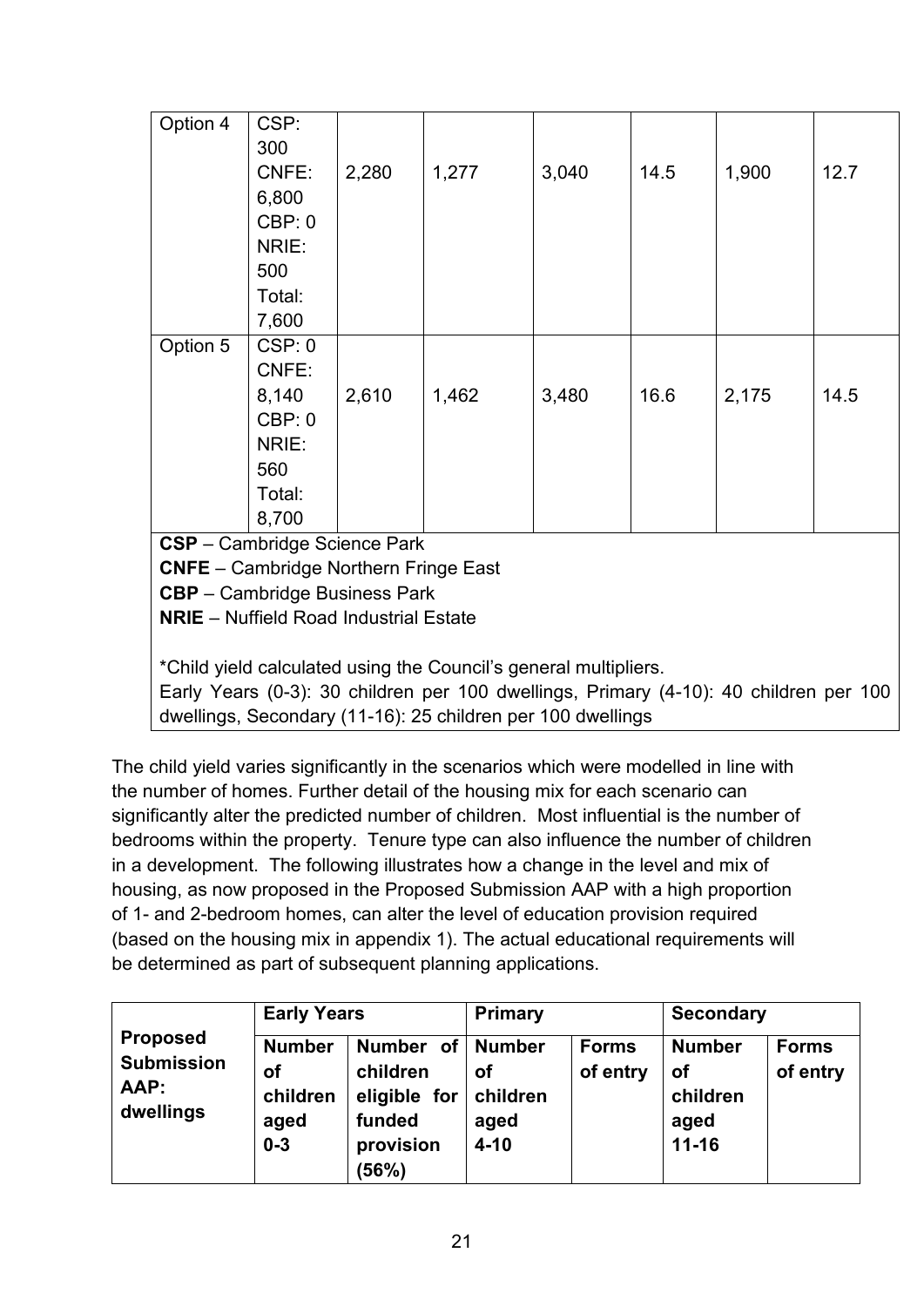| Total: 8,350 |       |     |     |     |     |          |
|--------------|-------|-----|-----|-----|-----|----------|
|              | 1,362 | 763 | 790 | 3.8 | 205 | ↗<br>1.4 |

# <span id="page-21-0"></span>**Land Take Requirements**

#### Early Years

The modelled scenarios 1-5, simply factoring in the number of homes, show that the number of early years children generated by the NEC development could range between 1,650 and 2,756. However, the tenure mix, as demonstrated above, could result in the child yield being outside of these parameters.

The Council would assume that, as a minimum, 56% of children in the 0-3 age range would be eligible for funded childcare and it is on this basis that contributions would be sought. The range above indicates for scenarios 1-5 that this could be between 924 and 1,545 children eligible for funded childcare.

In line with Council Policy, and where there is evidence of demand, new schools will be built with one early years' class per form of entry. This means that a 3-form entry school would be expected to have 3 early years class bases, whereas a 4-form entry school would be expected to have 4 early years class bases.

#### Primary School Sites

The modelled scenarios 1–5 show that the number of primary aged children generated by the NEC development could range between 2,200 (10.5 forms of entry) and 3,675 (17.5 forms of entry).

When testing scenarios 1-5 the highest scenario indicated a possible requirement for up to 5 primary school sites. At present, the housing mix in the North East Cambridge AAP suggests that 2 primary school sites are required, but it would not take a significant change in the mix before a third is needed. As a result, the AAP spatial framework identifies two primary school sites and safeguards a potential third school.

The size of the site typically required to deliver a primary school, approved at committee, is shown in the table below. The area provided ensures that there is sufficient flexibility for sites to be developed in line with area guidelines provided by the Department for Education and allows for on-site early years and childcare provision. Whilst the Council recognise that North East Cambridge is a unique site, and that allowances will need to be made for this, there will need to be clear reasoning for any request to deviate from its policy for full consideration by members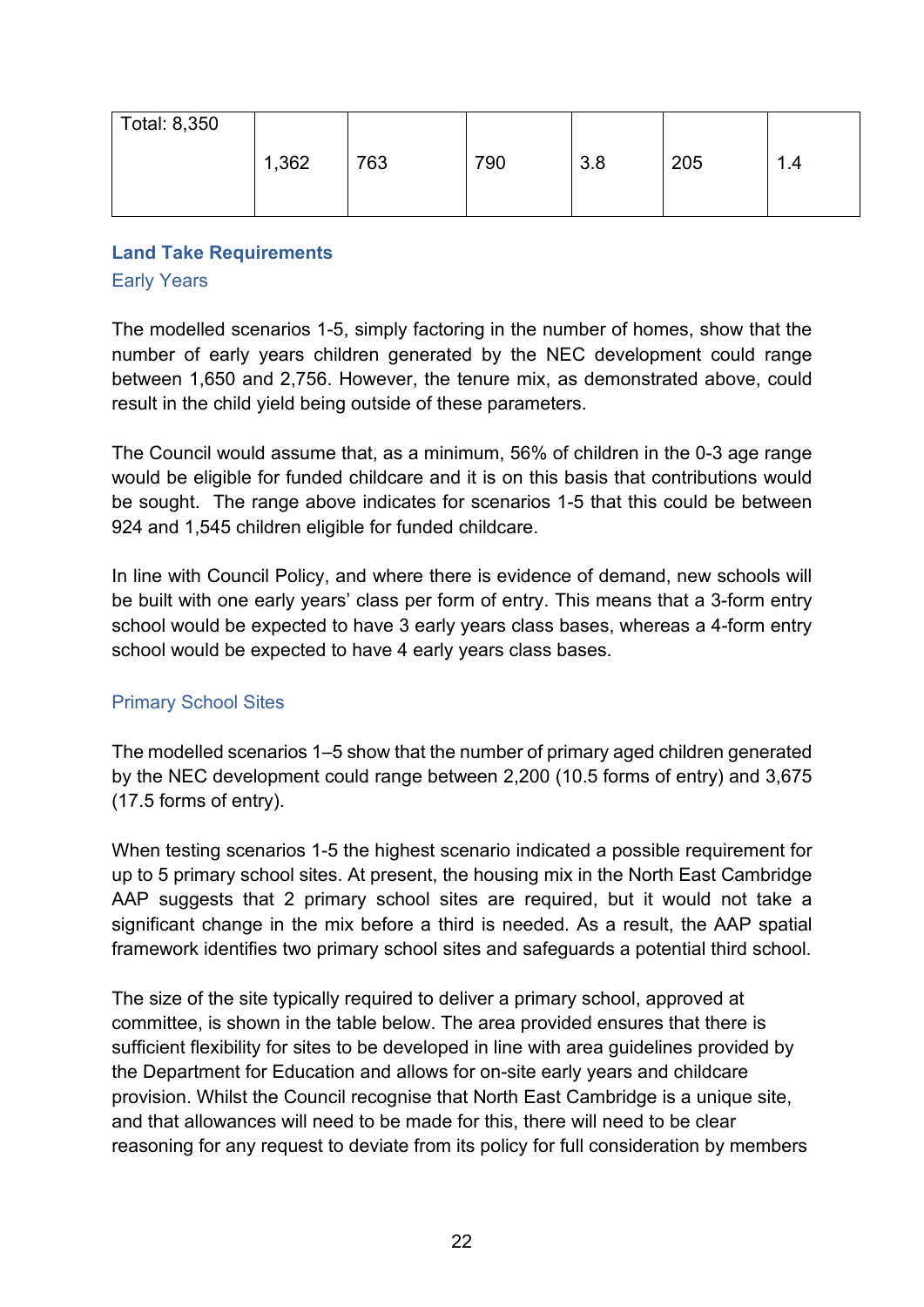at the relevant committees when the housing mix is fixed Members would however be consulted throughout the planning process.

| <b>Description</b>            | Number of<br>primary<br>school<br>places | Number of<br><b>Early Years</b><br>places | <b>Total number</b><br>of places | Site size<br>per<br>school<br>(hectares) |
|-------------------------------|------------------------------------------|-------------------------------------------|----------------------------------|------------------------------------------|
| 2 form entry<br>school with 2 | 420                                      | 52                                        | 472                              | 2.3 <sub>ha</sub>                        |
| <b>Early Years</b>            |                                          |                                           |                                  |                                          |
| classes                       |                                          |                                           |                                  |                                          |
| 3 form entry                  | 630                                      | 78                                        | 708                              | 3ha                                      |
| with 3 Early                  |                                          |                                           |                                  |                                          |
| Years classes                 |                                          |                                           |                                  |                                          |

As detailed earlier in this paper, the Council would insist that the school playing fields are located on-site.

#### Secondary School Sites

When testing scenarios 1-5 the highest scenario indicated a possible requirement for up to 15.3FE Secondary school provision. At present, the housing mix in the North East Cambridge AAP suggests that 1.4FE would be required. On the basis of the Proposed Submission AAP proposals, there is no anticipated requirement for a secondary school on NEC. Therefore, officers have identified that the preferred option would be to seek Section 106 contributions for off-site mitigation in the form of expansion of existing schools to mitigate the impact of the development. There are also two new secondary schools which have been approved to the pre-opening phase of the Free Schools Programme; Cambridge City Free School and Darwin Green, which if opened, would increase the number of secondary school places in the city. However, the opening of these schools is dependent upon a funding agreement between the Secretary of State and the Academy Trust for which there is no guarantee. If any planning applications proposed a different housing mix that increased the need for secondary education provision, the implications of this would need to be considered through that process.

#### <span id="page-22-0"></span>**9.0 Recommendations for the Proposed Submission AAP**

Based on the housing mix shown in Appendix 1 that has informed the NEC Area Action Plan, and the policies above, the level of education provision required for the Proposed Submission AAP is shown below. Any change to the housing mix at Appendix 1 may alter the requirements. It is only at a more advanced stage in planning when considering planning applications and the housing mix is finalised that the Council be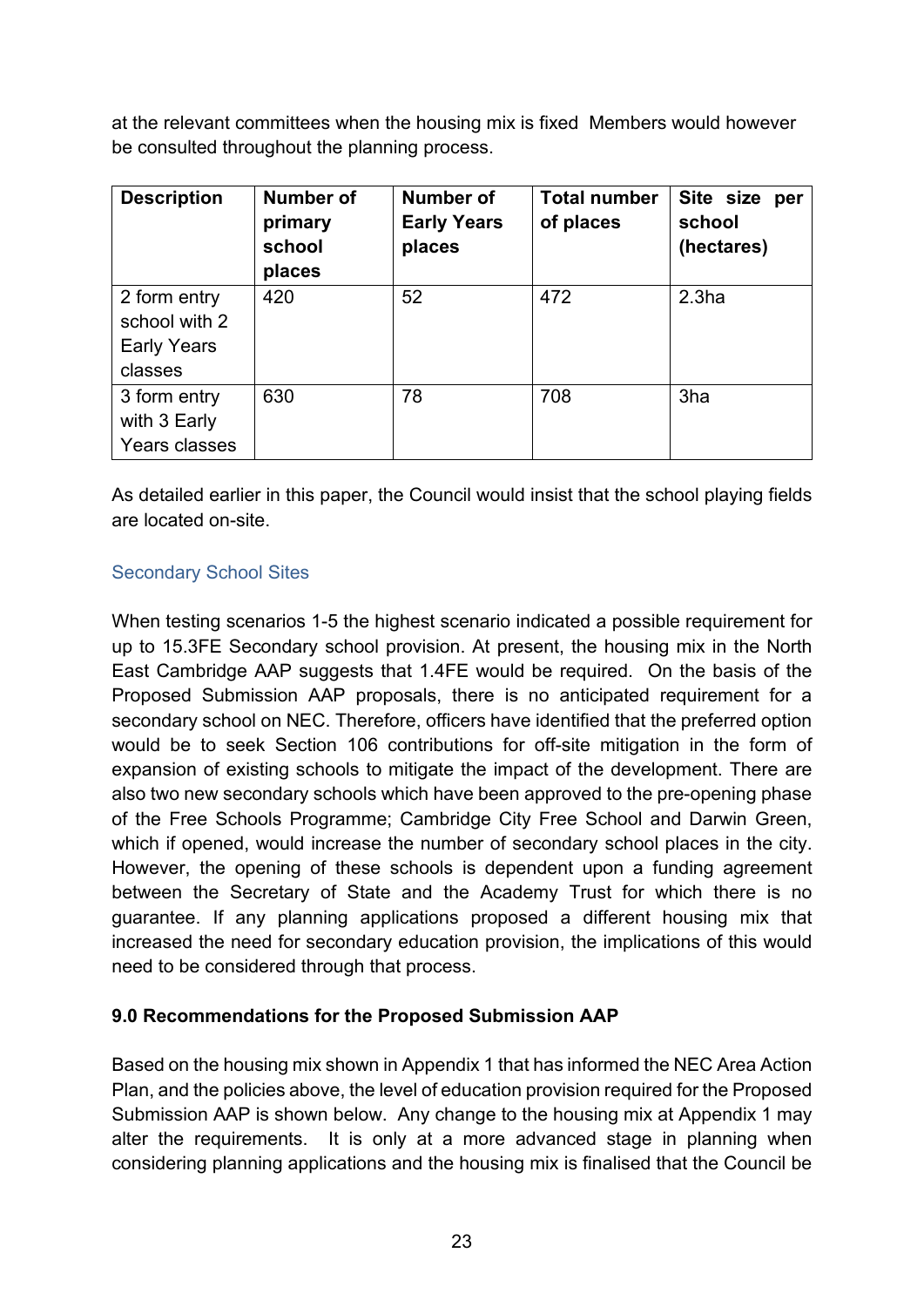able to confirm its education requirements, including land and appropriate contributions.

The Proposed Submission AAP spatial framework provides the number of sites required based on the projected housing mix in Appendix 1, with a high proportion of 1 and 2-bedroom homes, and 40% affordable housing, responding to the following recommendations.

| Early Years: |
|--------------|
|              |

| Early Years (0-3 years of age) |                           |           |                                     |  |
|--------------------------------|---------------------------|-----------|-------------------------------------|--|
|                                | <b>Number</b><br>children | <b>of</b> |                                     |  |
|                                | eligible                  | for       |                                     |  |
|                                | funded                    |           |                                     |  |
| <b>Number</b><br>οf            | provision                 |           |                                     |  |
| children aged                  | (56%)                     |           | Number of sites   Land take         |  |
| 1,362                          | 763                       |           | <b>Factored into Primary School</b> |  |

In addition to early years and childcare provision on site at the new primary schools, it will be necessary to allocate and market additional sites suitable for full day care provision. This is partly to ensure sufficient places which would not be met by the schools alone, but also to promote choice and for families who are not entitled to funded childcare but still wish to access provision. Where possible, the Council would encourage the co-location of settings to promote partnership working. The Council would also actively encourage developers to provide free plots of serviced land or purpose-built buildings. This would be linked to Section 106 obligations to market sites for early years and childcare providers, in line with the Council's established practice on recent development sites. This would help to increase the level of interest within new developments and help to ensure quality providers early within the development, in line with the Council's duty to facilitate the market around early years education and childcare provision. The provision of sufficient childcare is critical to enabling parents to return to work or training, which helps promote economic activity.

The Council is also aware that some developers include restrictions on individuals operating a business from private property. Whilst there may be clear justification for this, the Council's view would be to ensure that those offering childcare are exempt from these restrictions. Childminders form an integral part of the childcare market and will often work in partnership with other settings to offer flexible childcare which will be necessary in order to meet the needs of families living within the development.

As the provision for early years within the primary schools (as addressed below) will not provide for the 1,362 children (See Methodology Note Demography, July 2021),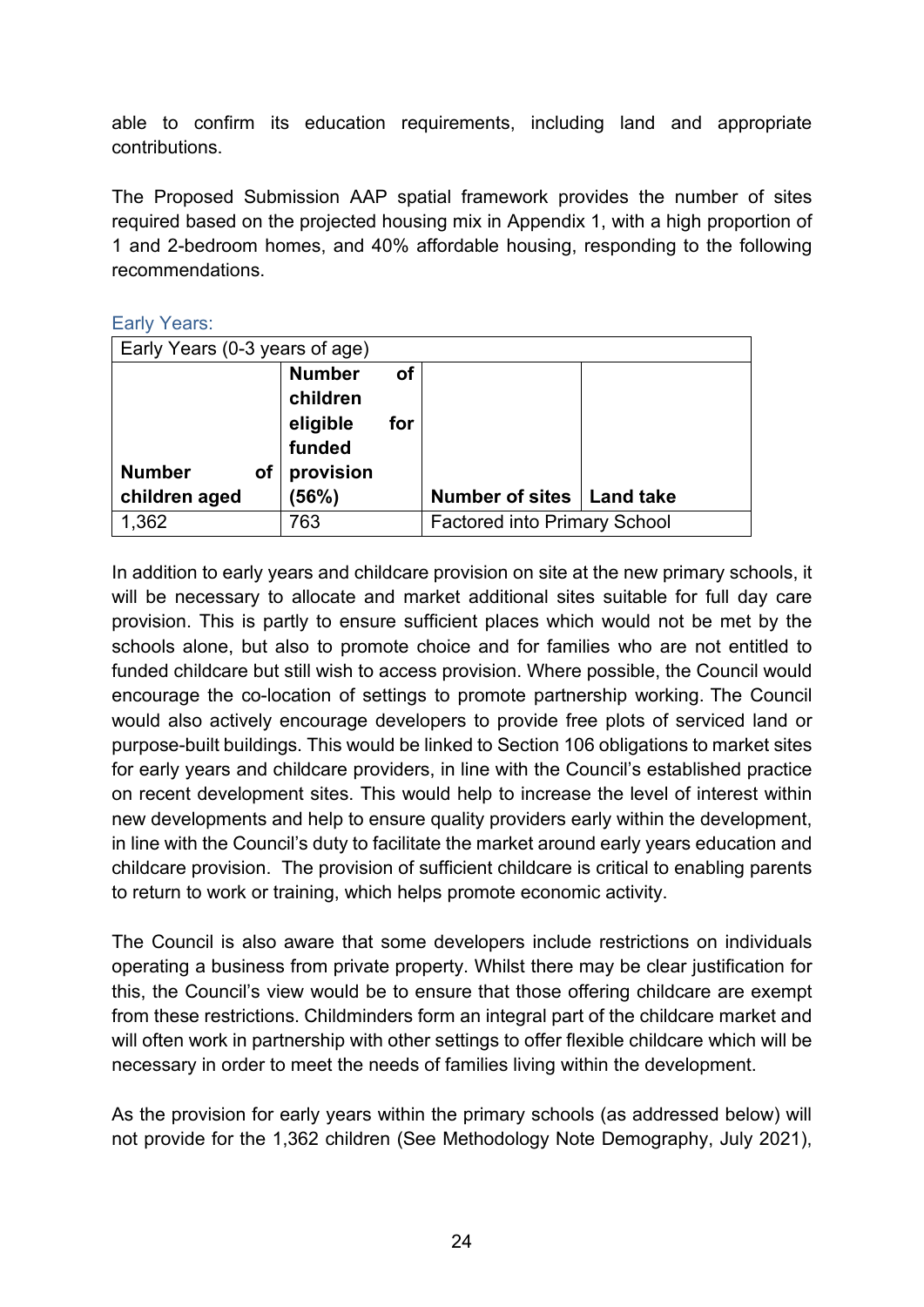complimentary private provision will also be required. Planning policies to facilitate this (as outlined above) are needed to cater for demand.

#### Primary School Sites

| Primary (4-10 years of age) |  |              |    |                                  |  |  |
|-----------------------------|--|--------------|----|----------------------------------|--|--|
| <b>Number</b>               |  | of $ $ Forms | οf |                                  |  |  |
|                             |  |              |    |                                  |  |  |
| children aged               |  | entry        |    | Number of sites   Land Take (Ha) |  |  |

A reserve for a third site is required as only a small change in the housing mix is needed to increase primary school need.

#### Secondary School Sites

| Secondary (11-16 years of age) |            |    |                             |  |
|--------------------------------|------------|----|-----------------------------|--|
| <b>Number</b>                  | of   Forms | οf |                             |  |
|                                |            |    |                             |  |
| children aged                  | entry      |    | Number of sites   Land Take |  |

As 1.4 forms of entry would be below the recommended size for a secondary school, it is expected that it would be appropriate to seek contributions towards the expansion of existing schools within the area. This would be reviewed as details emerge.

#### <span id="page-24-0"></span>**Mixed-use property**

There are numerous examples in Cambridgeshire of schools co-locating with community facilities e.g. Sport Centres. The County Council welcomes opportunities to co-locate schools with community facilities, although this is subject to agreement with the school provider.

County Officers feel that the inclusion of other uses on the same site e.g. residential property on a separate level to the school, pose challenges including safeguarding risks. However, in acknowledging the unique built environment proposed for NEC and the need to look more radically at best use of space in a high-density development, opportunities could be explored to ensure that the quality of education provision is not compromised. Sharing a site would also be reliant upon the appointment of a suitable sponsor to run the school. For many sponsors, this would not fit with their key principals and could impact upon the number of applicants interested in running the school.

#### <span id="page-24-1"></span>**Access arrangements**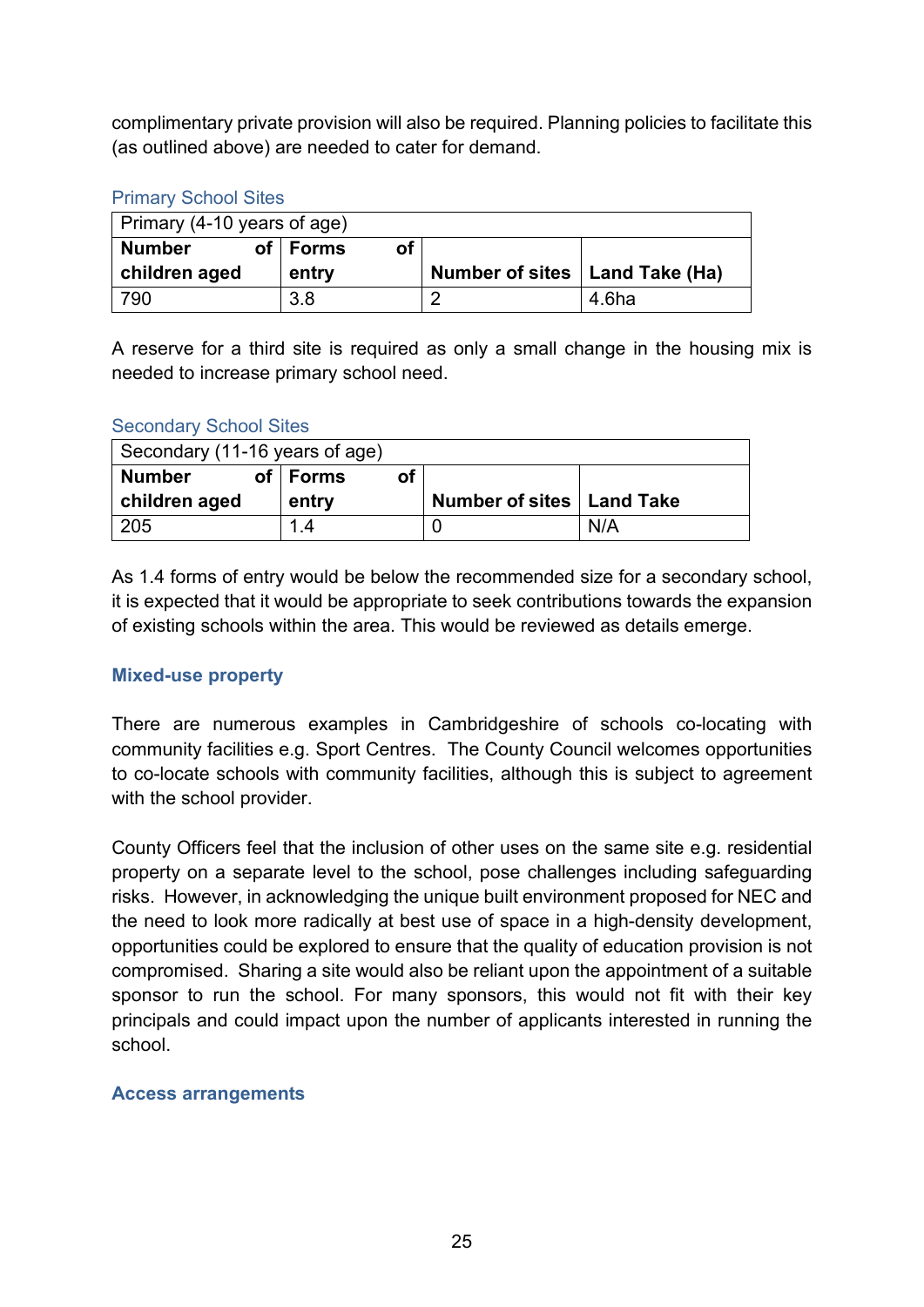Schools should also be centrally located and easily accessible to ensure that children and their families can attend them by either cycling or walking rather than through local authority provided transport or car.

All schools would need to have suitable access arrangements for staff and deliveries and it would be beneficial to have these from a secondary street.

#### <span id="page-25-0"></span>**Sustainability Appraisal**

The table below includes the requirements of the Council in order to meet to objectives detailed within the sustainability appraisal.

| Theme                 |     | <b>Objectives</b>           | <b>Comments</b>                   |  |  |
|-----------------------|-----|-----------------------------|-----------------------------------|--|--|
| Environmental quality |     | Improve air quality and     | Schools<br>should<br>be           |  |  |
| and pollution         |     | minimise<br>mitigate<br>or  | centrally<br>located<br>to        |  |  |
|                       |     | against<br>sources<br>of    | ensure that<br>they<br>are        |  |  |
|                       |     | environmental pollution.    | all<br>accessible<br>to           |  |  |
|                       |     |                             | of<br>the<br>members              |  |  |
| Economy               | and | Reduce the<br>need<br>to    | community<br>that<br>they         |  |  |
| Infrastructure        |     | travel<br>and<br>promote    | serve. This will also help        |  |  |
|                       |     | sustainable<br>more         | promote<br>more<br>to             |  |  |
|                       |     | transport choices.          | sustainable<br>forms<br><b>of</b> |  |  |
|                       |     |                             | avoid<br>transport<br>and         |  |  |
|                       |     | the<br>Improve<br>quality,  | reliance on the use of            |  |  |
|                       |     | range and accessibility     | cars. They should also be         |  |  |
|                       |     | of services and facilities  | located in areas of lower         |  |  |
|                       |     | (e.g. health, transport,    | air pollution.                    |  |  |
|                       |     | education,<br>training,     |                                   |  |  |
|                       |     | leisure opportunities)      | number<br>Where<br>0f<br>a        |  |  |
|                       |     |                             | schools<br>required,<br>are       |  |  |
|                       |     | appropriate<br>Support      | these should fairly evenly        |  |  |
|                       |     | in<br>investment<br>people, | distributed to ensure that        |  |  |
|                       |     | places, communications      | they accessible for all           |  |  |
|                       |     | and other infrastructure    | residents within the local        |  |  |
|                       |     |                             | community,<br>to<br>and           |  |  |
|                       |     |                             | minimise the level of             |  |  |
|                       |     |                             | congestion as a result of         |  |  |
|                       |     |                             | trips to and from school.         |  |  |
|                       |     |                             |                                   |  |  |